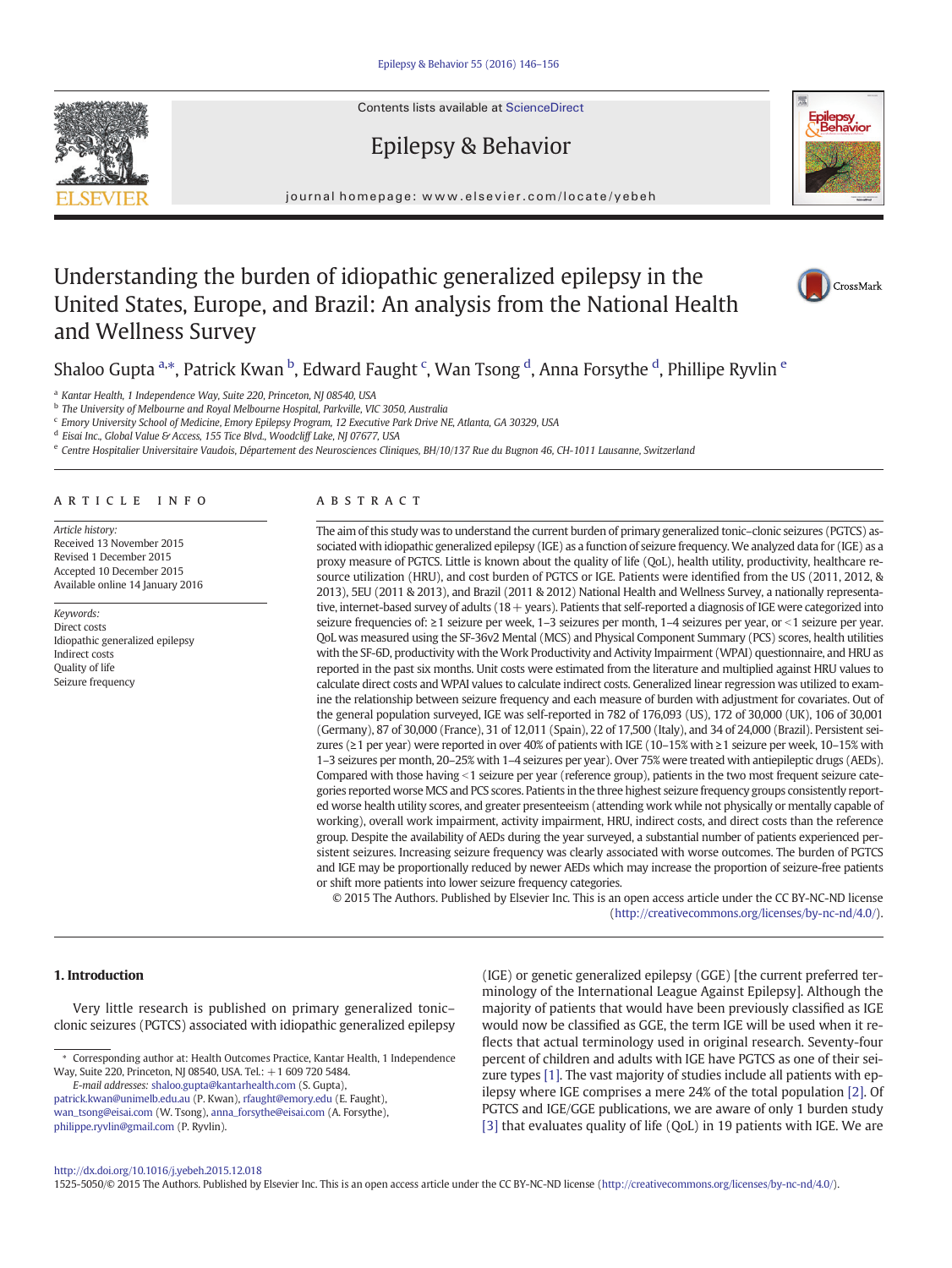not aware of any studies that examine health utilities, productivity loss, healthcare resource utilization, or cost data for patients with PGTCS or IGE/GGE living in the US, 5EU (France, Germany, Italy, Spain, and United Kingdom), or Brazil in the public domain. Furthermore, we are aware of no other studies which evaluate these burden parameters as a function of actual seizure frequency. These data are vital to producing economic evaluations in PGTCS and IGE/GGE. Of published economic evaluations, we did not find any specifically for PGTCS or IGE/GGE.

This study of adults with epilepsy has substantial value in understanding the burden of illness of PGTCS and IGE/GGE overall and by seizure frequency. The results published here will be informative for both healthcare decision-makers and builders of economic evaluations in adult patients with PGTCS and IGE/GGE. Therefore, the objective of this study was to understand the association of IGE/GGE on QoL, health utilities, productivity loss, healthcare resource utilization, and indirect and direct costs as a function of seizure frequency among adults with IGE/GGE from the US, 5EU, and Brazil.

# 2. Methods

# 2.1. Sample and procedure

The current study includes data from the 2011, 2012, and 2013 (US), 2011 and 2012 (Brazil), and 2011 and 2013 (5EU: France, Germany, Italy, Spain, and the UK; the survey was not fielded in 2012) National Health and Wellness Survey (NHWS; [www.kantarhealth.com](http://www.kantarhealth.com)). The NHWS is a self-administered, internet-based questionnaire from a sample of adults (aged 18 years or older) in the seven countries of interest: US, France, Germany, Italy, Spain, the UK, and Brazil. Potential NHWS participants were identified using Lightspeed Research, an opt-in online survey panel, and its affiliates. The NHWS is intended to represent the entire adult population of a given country by employing a stratified random sampling framework. The demographic distributions of each country were obtained from the US Census Bureau (for the US) or the International Database of the US Census Bureau (in the case of all other countries). Potential respondents were selected in such a way as to mirror these characteristics. Specifically, the age and gender distributions were matched in all countries. Additional matching for race/ethnicity distributions were performed for the US. The NHWS study protocol was approved by Essex IRB (Lebanon, NJ). Informed consent was obtained from all participants, and participants' privacy rights were observed at all times. Previous research has been published using data for the US, 5EU, and Brazil NHWS [\[4](#page-9-0)–6].

In all countries, the primary method of data collection was through the internet. For countries with suboptimal internet penetration (France, Germany, Italy, Spain, and Brazil), supplemental recruiting through computer assisted web interviews (CAWI) was performed, particularly among older age groups. In the cases of CAWI recruiting, potential respondents were recruited by telephone and had the choice to complete the interview on the phone while the interviewer entered the responses online or to complete the survey on their own and were e-mailed a link to the survey.

This study included combined data from the 2011, 2012, and 2013 NHWS. The current study pooled together multiple years of data to increase the sample size of respondents with IGE (the terminology used in the original survey). It is possible for a respondent to complete more than one survey across multiple years. In these instances, only the most recent data for a given respondent were kept.

Respondents were identified from adults who self-reported a diagnosis of epilepsy with IGE ("What type of epilepsy have you been diagnosed with?" and selected "Idiopathic Generalized Epilepsy [Myoclonic seizures, Absence seizures, or Grand Mal seizures]") on the NHWS.

# 2.2. Measures

# 2.2.1. Seizure frequency

The NHWS asked respondents "How often do you experience a seizure?" with the following options: more than once a week, once a week, two or three times a month, once a month, every three months, every six months, once a year, or less than once a year. These responses were then used to create the categories representing seizure frequency for adult patients with IGE (once a week or more, 1–3 times a month, 1–4 times a year, or less than once a year). The assessment was not repeated by seizure type and represents the total of all IGE seizure types.

# 2.2.2. Demographics

Survey respondents reported their age, gender, race/ethnicity (only US), marital status, education, annual household income, employment status, and insurance status (only US).

# 2.2.3. Health characteristics

Body mass index (BMI) was calculated from self-reported height and weight. Alcohol consumption, smoking status, and exercise behaviors were also assessed. Self-reported comorbidity data were used to calculate a comorbidity burden score using the Charlson Comorbidity Index (CCI) [\[7\]](#page-9-0). The greater the total index score, the greater the comorbidity burden on the patient.

# 2.2.4. Epilepsy-specific characteristics

Survey respondents provided information on the number of years diagnosed with epilepsy and the current prescription medications used to treat epilepsy.

# 2.2.5. QoL

QoL was assessed using the Physical (PCS) and Mental Component Summary (MCS) scores from the Short Form (SF)-12v2 (2011 NHWS) and SF-36v2 (2012 and 2013 NHWS), as well as the health utility measure (SF-6D). The PCS and MCS scores are normed to the US population  $(M = 50, SD = 10)$ , with higher scores indicating greater QoL [\[8,9\].](#page-9-0) The health utility score is a preference-based single index measure for health using general population values. A difference greater than 3 in PCS or MCS was regarded as a minimally important difference (MID) [\[10\],](#page-9-0) and a difference greater than 0.041 on health utilities was identified as a MID [\[11\]](#page-9-0).

### 2.2.6. Work and activity impairment

The Work Productivity and Activity Impairment Questionnaire (General Health version; WPAIGH) [\[12\]](#page-9-0) consists of six items measuring absenteeism, presenteeism (attending work while not physically or mentally capable of working), overall work productivity loss, and activity impairment. Only employed respondents provided data for the work-related items, but all respondents provided data for activity impairment. Scores can range from 0 to 100%, with higher scores representing greater impairment.

# 2.2.7. Healthcare utilization

Resource use was defined by the number of traditional healthcare provider visits (e.g., general practitioner, internist, neurologist) in the past six months, the number of emergency room (ER) visits ("How many times have you been to the ER for your own medical condition in the past six months?"), and the number of times hospitalized ("How many times have you been hospitalized for your own medical condition in the past six months?").

# 2.2.8. Direct costs

Total direct costs consisted of three components: cost of traditional provider visits, cost of ER visits, and hospitalization costs. For each respondent and visit type, the number of visits (in the past six months) was multiplied by two to project to the annual number of visits, and then multiplied by its average visit cost.

In the US, visit costs were calculated for an average provider visit, ER visit, and hospitalization using the 2011 Medical Expenditure Panel Survey data [\(http://www.ahrq.gov/research/data/meps/](http://www.ahrq.gov/research/data/meps/)). In the 5EU, visit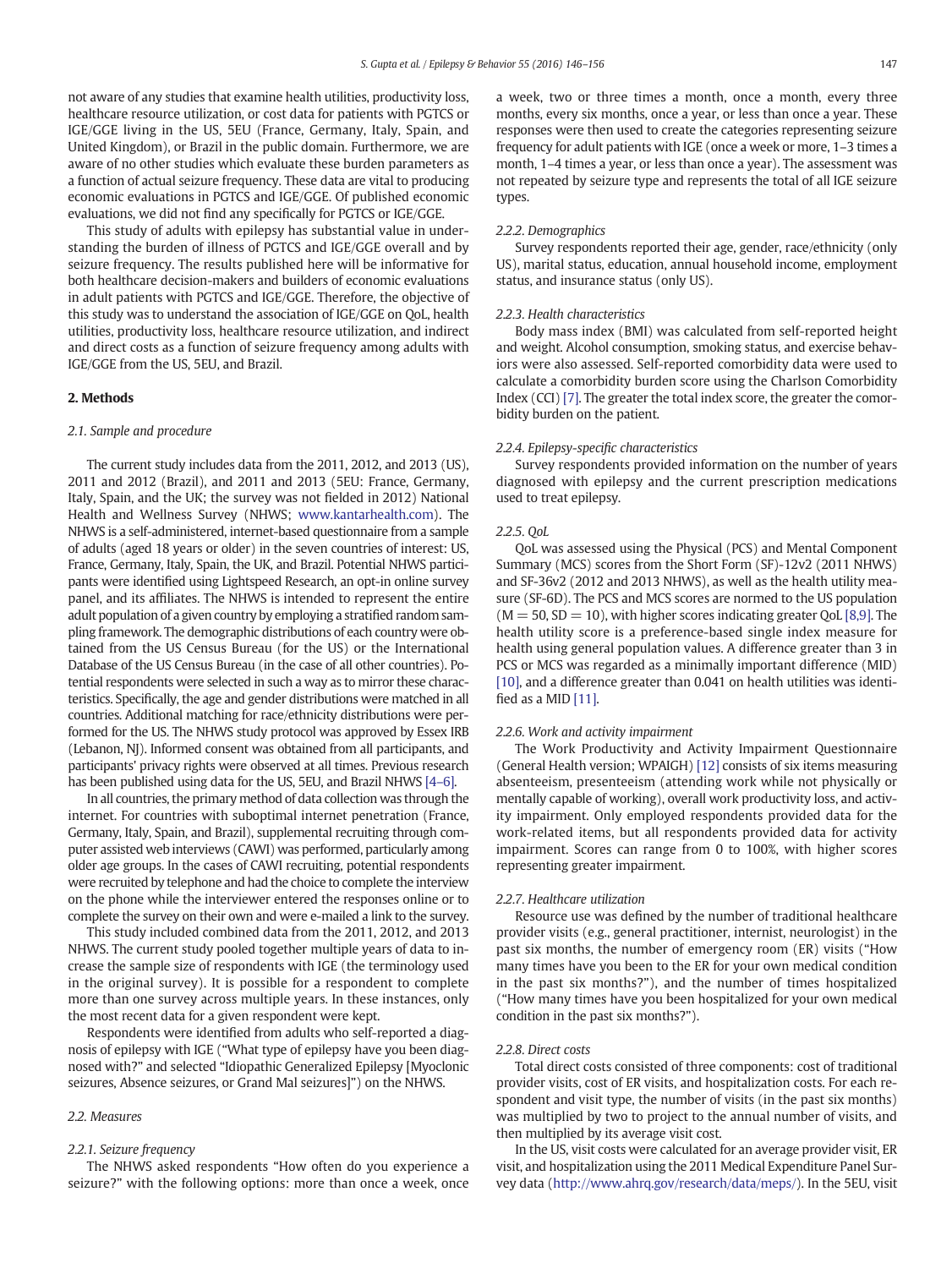costs were estimated from the literature [\[13\]](#page-9-0) and adjusted for inflation to 2013 values using the Eurostat health-related Harmonized Consumer Prices Index. Because 5EU visit costs for a hospitalization were reported per diem in the literature, the per diem value was multiplied by three as this was the median length of stay (LOS) in the latest NHWS survey (2007) that assessed LOS.

# 2.2.9. Indirect costs

Total indirect costs were estimated for each respondent using the human capital method. Specifically, wages were multiplied by the percentage of work productivity impairment and then annualized. The WPAI-GH [\[12\]](#page-9-0) was used to calculate productivity loss.

In the US, average gender-specific and age-specific (i.e., 18–24, 25– 34, 35–44, 45–54, 55–64, or  $65 +$  years) wages were obtained from the US Bureau of Labor Statistics (2012). In the 5EU, median annual income (18 years or older) was obtained for each country from Eurostat 2012 annual net income figures [\[14\]](#page-9-0). Hourly wages were estimated by dividing annual income by the typical number of weeks worked per year and hours worked per week. Data on weeks and hours worked in 2012 were obtained from the European Foundation for the Improvement of Living and Working Conditions [\[15\]](#page-9-0).

# 2.3. Statistical analyses

# 2.3.1. Bivariate analyses to identify covariates for multivariable models

Individually for each region (US, 5EU, Brazil  $+$  5EU), the relationships between seizure frequency categories (reference group  $=$  less than 1 seizure per year) and demographics (as listed earlier), health characteristics (as listed earlier), and epilepsy-specific characteristics (as listed earlier) were evaluated in bivariate analyses to identify covariates for multivariable regression models. Chi-square tests were used for categorical variables and ANOVAs for continuous variables.

# 2.3.2. Multivariable models and pairwise comparisons

Scientifically relevant and data-informed variables were included as covariates in multivariable regression models predicting QoL, productivity loss, healthcare resource utilization, and indirect and direct costs, as a function of seizure frequency. These models controlled for age, gender, race/ethnicity (only US), education, employment status (not included in WPAI and indirect cost metrics), marital status, insurance status (only US and not included in WPAI and indirect cost metrics), length of time diagnosed with epilepsy, and the CCI. Adjusted means from these models were reported for each seizure frequency group using a maximum likelihood algorithm. Pairwise multiple comparisons were made between higher seizure frequency groups and the reference group (less than 1 seizure per year). There was no adjustment for multiple comparisons. For all analyses, a  $p < 0.05$ , two-tailed, was considered statistically significant. All analyses were conducted in SAS version 9.3 (SAS Institute, Cary, NC, USA).

#### 2.3.3. Special considerations for the Brazilian dataset

Due to the small sample size of Brazilian patient numbers ( $n = 34$ ), the total Brazil and 5EU IGE samples were compared on demographics, health characteristics, and epilepsy characteristics to evaluate whether it would be reasonable to combine the two datasets for the purpose of estimating Brazilian outcomes. Because minimal differences were identified, the above multivariable analyses were conducted for Brazil using a combined Brazil  $+$  5EU dataset. No costing was performed on this combined dataset.

# 3. Results

Out of the total NHWS population, 782 of 176,093 [0.44%] (US), 172 of 30,000 [0.57%] (UK), 106 of 30,001 [0.35%] (Germany), 87 of 30,000 [0.29%] (France), 31 of 12,011 [0.26%] (Spain), 22 of 17,500 [0.13%] (Italy), and 34 of 24,000 [0.14%] (Brazil) self-reported a diagnosis of IGE. These results suggest a self-reported prevalence of 0.4% for IGE among the entire study cohort.

Patient characteristics ([Table 1](#page-3-0)) appeared to be qualitatively different between the US and other datasets (5EU, Brazil  $+$  5EU) on certain estimates. Employment appeared lower and long-term disability higher in the US. There appeared to be more obese patients in the US, but fewer alcohol consumers and more nonsmokers. The overall CCI was higher in the US. There were fewer patients with 0– 5 years of epilepsy and more with  $31 +$  years of epilepsy in the US. There were fewer monotherapy patients and more taking 2 antiepileptic drugs (AEDs) in the US than other regions. The proportion of patients taking any AEDs was similar between regions (75% US, 77% 5EU, 76% Brazil  $+$  5EU) ([Table 1\)](#page-3-0). The proportion of patients with persistent seizures  $(>1$  per year) among AED users was slightly higher in the US (51%) than the 5EU (45%) and Brazil  $+$  5EU (45%) [data not reported in tables]. Individual AED use varied somewhat between regions [\(Table 1\)](#page-3-0).

[Table 2](#page-4-0) demonstrates the similarities between the 5EU and Brazil datasets on patient characteristics and outcomes. There were small but statistically significant differences on age, BMI, alcohol consumption, duration of epilepsy, absenteeism, and overall work impairment.

# 3.1. Bivariate results to determine covariates for multivariable outcomes analyses of the relationship between seizure frequency and outcomes

Analyses were performed separately by region (US, 5EU, Brazil  $+$ 5EU). In the US analyses, seizure frequency was statistically significantly associated with age, race/ethnicity, education, household income, employment status, long-term disability, BMI, smoking status, CCI, epilepsy duration, and total number of AEDs ([Table 3\)](#page-4-0). In the 5EU analyses, seizure frequency was associated with these same variables with the exception of: variables that were not assessed in the 5EU (race/ethnicity), variables not significant for the 5EU (education, long-term disability, BMI, and epilepsy duration), and variables significant for the 5EU (retirement) ([Table 3\)](#page-4-0). In the Brazil  $+$  5EU dataset analyses, seizure frequency was associated with the same factors as the 5EU dataset with the exception of CCI which was marginally not significant for the combined dataset [\(Table 3\)](#page-4-0).

# 3.2. Unadjusted and adjusted multivariable analyses of the relationship between seizure frequency and outcomes

# 3.2.1. Unadjusted outcomes results

Unadjusted analyses examining the relationship between seizure frequency and outcomes demonstrated statistically significant associations between seizure frequency and all outcomes in all datasets with the exception of absenteeism in the Brazil  $+$  5EU dataset. The directions of the associations were as expected. Decreasing seizure frequency was associated with improved QoL scores (MCS, PCS, utilities), less work and activity impairment (absenteeism, presenteeism, overall work impairment, activity impairment), and lower healthcare resource use (provider visits, ER visits, hospitalizations) [\(Table 4\)](#page-5-0).

# 3.2.2. Adjusted multivariable outcomes results

3.2.2.1. US IGE. After adjustments for covariates identified through the bivariate analysis, pairwise comparisons between the lowest seizure frequency group  $($  < 1 seizure per year) and all other seizure frequency groups indicated that patients reporting less than one seizure per year had higher MCS and PCS QoL scores than the ≥1 seizures a week and 1–3 seizures per month groups (all  $p < 0.001$ ). Differences in MCS and  $PCS (>3)$  scores exceeded MIDs for these significant comparisons. Patients that reported having less than one seizure per year had better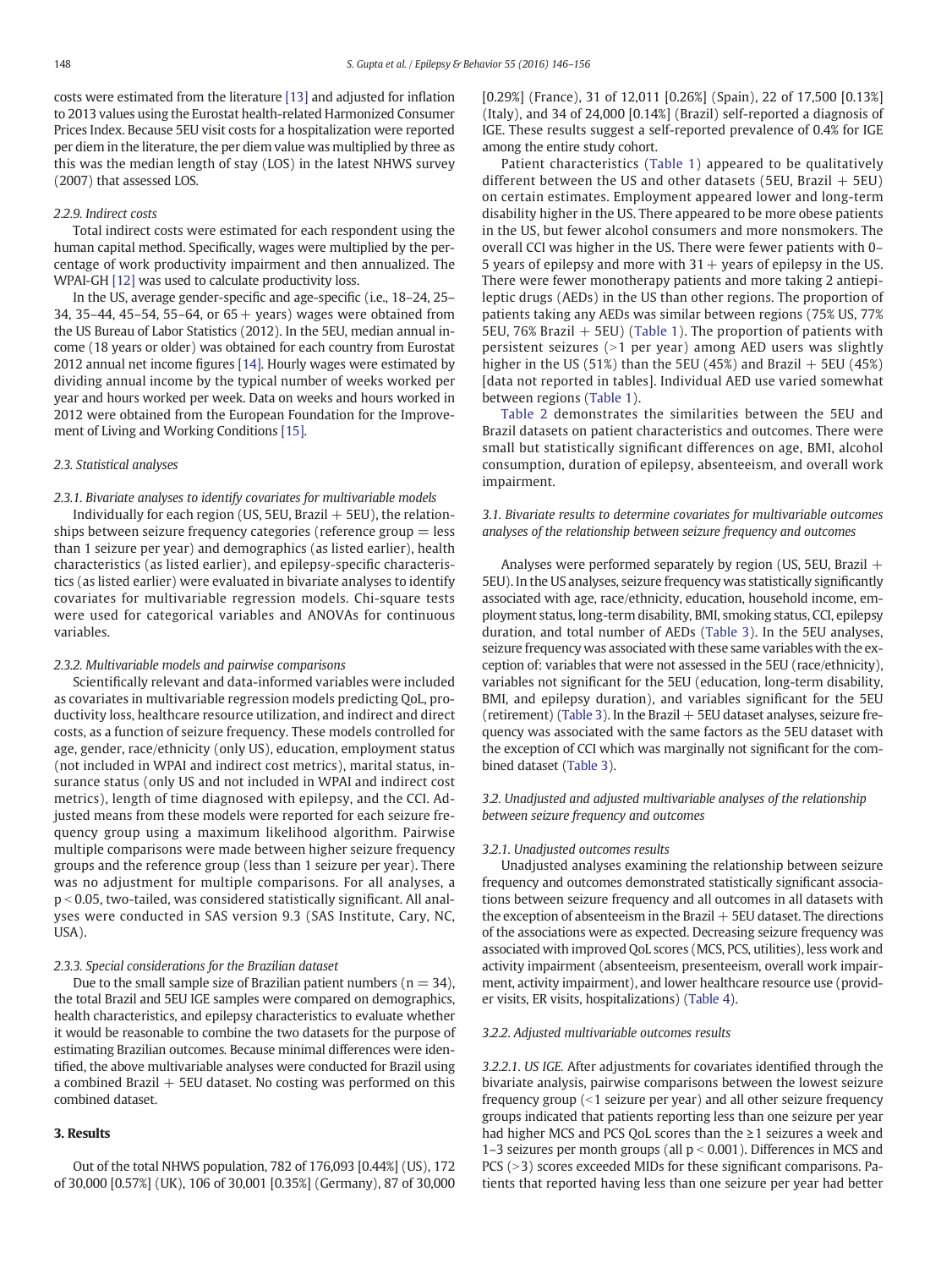<span id="page-3-0"></span>Patient characteristics.

|                                                                                                                          | US values                    | 5EU values                  | $Brazil + 5EU$ values       |
|--------------------------------------------------------------------------------------------------------------------------|------------------------------|-----------------------------|-----------------------------|
|                                                                                                                          | $(N = 782)$                  | $(N = 418)$                 | $(N = 452)$                 |
| Age (years) – mean $\pm$ SD                                                                                              | $45.27 \pm 14.46$            | $43.64 \pm 13.75$           | $43.00 \pm 13.70$           |
| Female (%)                                                                                                               | 388 (49.62%)                 | 204 (48.80%)                | 225 (49.78%)                |
| Race/ethnicity                                                                                                           |                              |                             |                             |
| Non-Hispanic white (%)                                                                                                   | 592 (75.70%)                 | N/A                         | N/A                         |
| Non-Hispanic black (%)<br>Hispanic (%)                                                                                   | 84 (10.74%)                  | N/A<br>N/A                  | N/A<br>N/A                  |
| Other ethnicity (%)                                                                                                      | 60 (7.67%)<br>46 (5.88%)     | N/A                         | N/A                         |
| Married/living with partner (%)                                                                                          | 400 (51.15%)                 | 244 (58.37%)                | 263 (58.19%)                |
| College educated (%)                                                                                                     | 236 (30.18%)                 | 147 (35.17%)                | 158 (34.96%)                |
| Annual household income                                                                                                  |                              |                             |                             |
| $<$ \$25K, <€20K/<£20K, <r\$ (%)<="" 1000="" td=""><td>268 (34.27%)</td><td>153 (36.60%)</td><td>160 (35.40%)</td></r\$> | 268 (34.27%)                 | 153 (36.60%)                | 160 (35.40%)                |
| \$25K-<\$50K, €20-<50K/£20-<40K, R\$ 1001-R\$ 6500 (%)                                                                   | 220 (28.13%)                 | 165 (39.47%)                | 184 (40.71%)                |
| \$50K-<\$75K, $€50K + /£40K +$ , R\$ 6501 + (%)                                                                          | 134 (17.14%)                 | 60 (14.35%)                 | 68 (15.04%)                 |
| $$75K + (%)$                                                                                                             | 123 (15.73%)                 | N/A                         | N/A                         |
| Decline to answer (%)                                                                                                    | 37 (4.73%)                   | 40 (9.57%)                  | 40 (8.85%)                  |
| Employed (%)<br>Retired (%)                                                                                              | 351 (44.88%)<br>101 (12.92%) | 239 (57.18%)<br>57 (13.64%) | 257 (56.86%)<br>58 (12.83%) |
| Long-term disability (%)                                                                                                 | 117 (14.96%)                 | 39 (9.33%)                  | 39 (8.63%)                  |
| Insured $(\%)$                                                                                                           | 633 (80.95%)                 | N/A                         | N/A                         |
| Body mass index                                                                                                          |                              |                             |                             |
| Underweight (%)                                                                                                          | 27 (3.45%)                   | 11 (2.63%)                  | 15 (3.32%)                  |
| Normal weight (%)                                                                                                        | 217 (27.75%)                 | 178 (42.58%)                | 189 (41.81%)                |
| Overweight (%)                                                                                                           | 251 (32.10%)                 | 122 (29.19%)                | 133 (29.42%)                |
| Obese $(\%)$                                                                                                             | 274 (35.04%)                 | 91 (21.77%)                 | 99 (21.90%)                 |
| Decline to provide weight (%)                                                                                            | 13 (1.66%)                   | 16 (3.83%)                  | 16 (3.54%)                  |
| Consume alcohol (%)                                                                                                      | 423 (54.09%)                 | 289 (69.14%)                | 303 (67.04%)                |
| Smoking behavior<br>Nonsmoker (%)                                                                                        | 355 (45.40%)                 | 162 (38.76%)                | 181 (40.04%)                |
| Former smoker (%)                                                                                                        | 230 (29.41%)                 | 136 (32.54%)                | 143 (31.64%)                |
| Current smoker (%)                                                                                                       | 197 (25.19%)                 | 120 (28.71%)                | 128 (28.32%)                |
| Exercise (%)                                                                                                             | 468 (59.85%)                 | 235 (56.22%)                | 253 (55.97%)                |
| Charlson comorbidity index $-$ mean $\pm$ SD                                                                             | $0.79 \pm 1.91$              | $0.63 \pm 2.38$             | $0.67 \pm 2.68$             |
| Length of time diagnosed with epilepsy                                                                                   |                              |                             |                             |
| 0 to 5 years $(\%)$                                                                                                      | 74 (9.46%)                   | 65 (15.55%)                 | 72 (15.93%)                 |
| 6 to 10 years (%)                                                                                                        | 85 (10.87%)                  | 57 (13.64%)                 | 58 (12.83%)                 |
| 11 to 15 years (%)                                                                                                       | 105 (13.43%)                 | 62 (14.83%)                 | 65 (14.38%)                 |
| 16 to 19 years (%)                                                                                                       | 62 (7.93%)<br>143 (18.29%)   | 34 (8.13%)<br>76 (18.18%)   | 35 (7.74%)<br>89 (19.69%)   |
| 20 to 30 years (%)<br>31 years or greater (%)                                                                            | 313 (40.03%)                 | 124 (29.67%)                | 133 (29.42%)                |
| Total number of epilepsy prescriptions                                                                                   |                              |                             |                             |
| None $(\%)$                                                                                                              | 195 (24.94%)                 | 97 (23.21%)                 | 109 (24.12%)                |
| One medication (%)                                                                                                       | 380 (48.59%)                 | 237 (56.70%)                | 252 (55.75%)                |
| Two medications (%)                                                                                                      | 155 (19.82%)                 | 59 (14.11%)                 | 62 (13.72%)                 |
| Three or more medications (%)                                                                                            | 52 (6.65%)                   | 25 (5.98%)                  | 29 (6.42%)                  |
| Antiepileptic medications (among AED-treated)                                                                            |                              |                             |                             |
| Acetazolamide                                                                                                            | NR                           | 0.62%                       | 0.58%                       |
| Carbamazepine<br>Clobazam                                                                                                | 16.70%<br><b>NR</b>          | 21.18%<br>0.62%             | 22.16%<br>0.58%             |
| Clonazepam                                                                                                               | <b>NR</b>                    | 4.36%                       | 6.12%                       |
| Diazepam                                                                                                                 | NR                           | 1.56%                       | 1.46%                       |
| Eslicarbazepine                                                                                                          | <b>NR</b>                    | 0.31%                       | 0.29%                       |
| Ethosuximide                                                                                                             | NR                           | 1.25%                       | 1.17%                       |
| Gamibetal                                                                                                                | NR                           | NR                          | 0.29%                       |
| Gabapentin                                                                                                               | 5.96%                        | 2.18%                       | 2.33%                       |
| Lacosamide                                                                                                               | 3.75%                        | 0.93%                       | 0.87%                       |
| Lamotrigine                                                                                                              | 18.40%                       | 24.61%                      | 23.91%                      |
| Lorazepam<br>Levetiracetam                                                                                               | NR<br>26.41%                 | 0.62%<br>17.76%             | 0.58%<br>16.62%             |
| Oxcarbazepine                                                                                                            | 3.58%                        | 2.49%                       | 2.33%                       |
| Perampanel                                                                                                               | 0.17%                        | NR                          | NR                          |
| Phenobarbital                                                                                                            | NR                           | 5.92%                       | 5.54%                       |
| Phenytoin                                                                                                                | 22.15%                       | 7.48%                       | 7.00%                       |
| Pregabalin                                                                                                               | 1.19%                        | 2.18%                       | 2.04%                       |
| Primidone                                                                                                                | NR                           | 0.62%                       | 0.58%                       |
| Rufinamide                                                                                                               | 0.85%                        | <b>NR</b>                   | <b>NR</b>                   |
| Tiagabine                                                                                                                | 0.68%                        | NR                          | <b>NR</b>                   |
| Topiramate                                                                                                               | 11.07%                       | 4.98%                       | 4.66%                       |
| Valproate<br>Zonisamide                                                                                                  | 16.35%<br>3.75%              | 20.56%<br>0.93%             | 20.70%<br>0.87%             |
|                                                                                                                          |                              |                             |                             |

 $N/A$  = not applicable as these data were not collected in these countries,  $NR$  = not reported.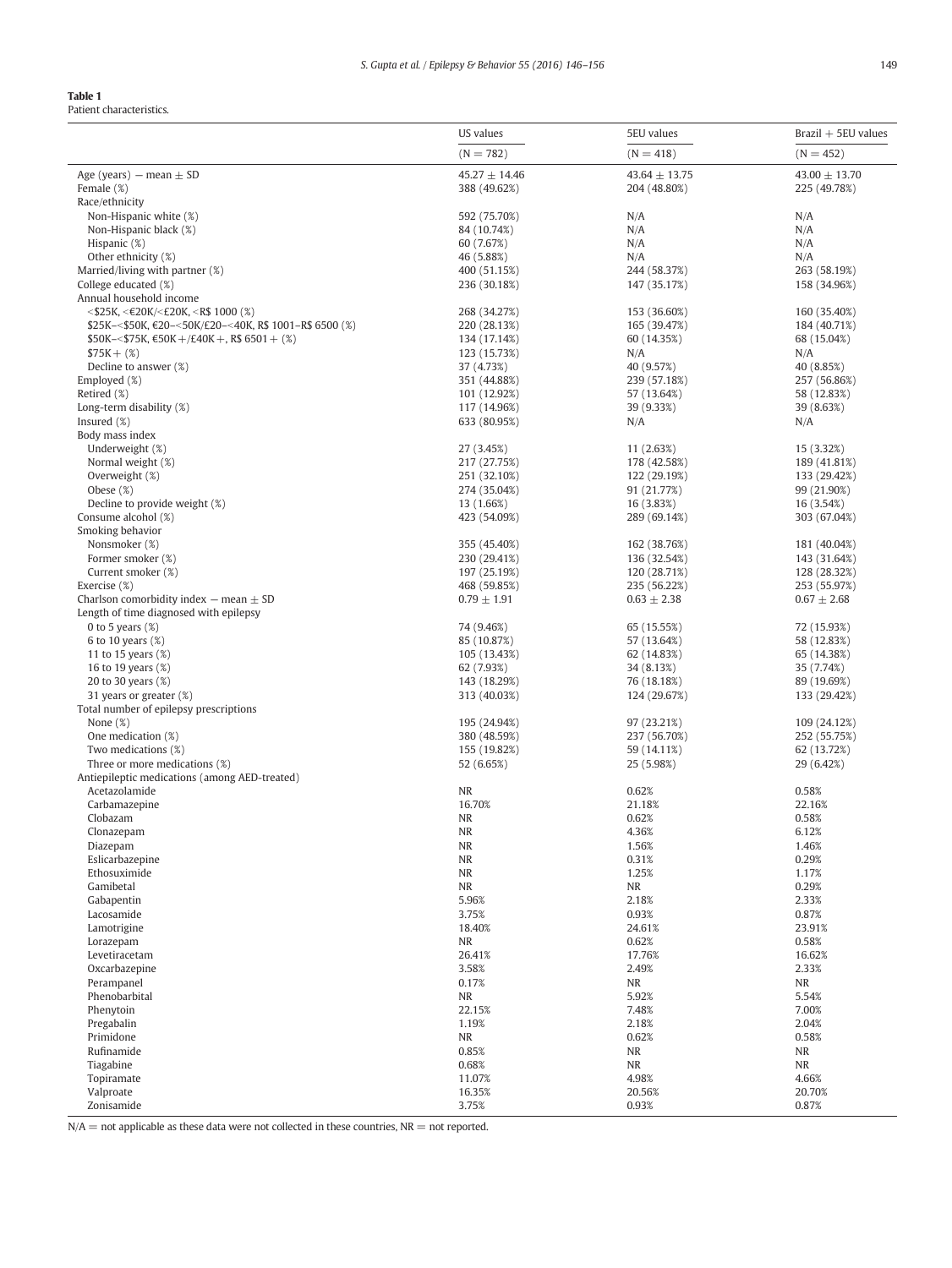<span id="page-4-0"></span>Evaluation of whether 5EU and Brazilian data can be combined.

|                                                               | Total             | 5EU IGE           | <b>Brazil IGE</b> | p-Value |
|---------------------------------------------------------------|-------------------|-------------------|-------------------|---------|
|                                                               | $(N = 452)$       | $(N = 418)$       | $(N = 34)$        |         |
| Age (years) – mean $\pm$ SD                                   | $43.00 \pm 13.70$ | $43.64 \pm 13.75$ | $35.18 \pm 10.33$ | < .001  |
| Female (%)                                                    | 225 (49.78%)      | 204 (48.80%)      | 21 (61.76%)       | 0.146   |
| Married/living with partner (%)                               | 263 (58.19%)      | 244 (58.37%)      | 19 (55.88%)       | 0.777   |
| College educated (%)                                          | 158 (34.96%)      | 147 (35.17%)      | 11 (32.35%)       | 0.741   |
| Employed (%)                                                  | 257 (56.86%)      | 239 (57.18%)      | 18 (52.94%)       | 0.632   |
| Retired (%)                                                   | 58 (12.83%)       | 57 (13.64%)       | 1(2.94%)          | 0.073   |
| Long-term disability (%)                                      | 39 (8.63%)        | 39 (9.33%)        | $0(0.00\%)$       | 0.062   |
| Body mass index                                               |                   |                   |                   | 0.038   |
| Underweight (%)                                               | 15 (3.32%)        | 11 (2.63%)        | 4 (11.76%)        |         |
| Normal weight (%)                                             | 189 (41.81%)      | 178 (42.58%)      | 11 (32.35%)       |         |
| Overweight (%)                                                | 133 (29.42%)      | 122 (29.19%)      | 11 (32.35%)       |         |
| Obese (%)                                                     | 99 (21.90%)       | 91 (21.77%)       | 8 (23.53%)        |         |
| Decline to provide weight (%)                                 | 16 (3.54%)        | 16 (3.83%)        | $0(0.00\%)$       |         |
| Drink alcohol (%)                                             | 303 (67.04%)      | 289 (69.14%)      | 14 (41.18%)       | < .001  |
| Smoking behavior                                              |                   |                   |                   | 0.134   |
| Nonsmoker (%)                                                 | 181 (40.04%)      | 162 (38.76%)      | 19 (55.88%)       |         |
| Former smoker (%)                                             | 143 (31.64%)      | 136 (32.54%)      | 7 (20.59%)        |         |
| Current smoker (%)                                            | 128 (28.32%)      | 120 (28.71%)      | 8 (23.53%)        |         |
| Exercise (%)                                                  | 253 (55.97%)      | 235 (56.22%)      | 18 (52.94%)       | 0.711   |
| Charlson comorbidity index $-$ mean $\pm$ SD                  | $0.67 \pm 2.68$   | $0.63 \pm 2.38$   | $1.18 \pm 5.14$   | 0.257   |
| Length of time diagnosed with epilepsy                        |                   |                   |                   | 0.039   |
| 0 to 5 years $(\%)$                                           | 72 (15.93%)       | 65 (15.55%)       | 7 (20.59%)        |         |
| 6 to 10 years (%)                                             | 58 (12.83%)       | 57 (13.64%)       | 1(2.94%)          |         |
| 11 to 15 years (%)                                            | 65 (14.38%)       | 62 (14.83%)       | 3(8.82%)          |         |
| 16 to 19 years (%)                                            | 35 (7.74%)        | 34 (8.13%)        | 1(2.94%)          |         |
| 20 to 30 years (%)                                            | 89 (19.69%)       | 76 (18.18%)       | 13 (38.24%)       |         |
| 31 years or greater (%)                                       | 133 (29.42%)      | 124 (29.67%)      | 9(26.47%)         |         |
| Using a prescription medication of epilepsy (%)               | 343 (75.88%)      | 321 (76.79%)      | 22 (64.71%)       | 0.113   |
| $MCS - mean + SD$                                             | $43.13 \pm 12.09$ | $43.21 \pm 11.75$ | $42.19 \pm 15.89$ | 0.637   |
| $PCS$ – mean + SD                                             | $46.41 \pm 10.48$ | $46.20 \pm 10.55$ | $49.05 \pm 9.40$  | 0.128   |
| Health utility $-$ mean $\pm$ SD                              | $0.67 \pm 0.14$   | $0.67 \pm 0.14$   | $0.68 \pm 0.17$   | 0.786   |
| Absenteeism <sup>a,b</sup> (%) – mean $\pm$ SD                | $10.26 \pm 23.44$ | $9.30 \pm 22.13$  | $22.61 \pm 34.94$ | 0.020   |
| Presenteeism <sup>a,b</sup> (%) – mean $\pm$ SD               | $24.42 \pm 28.88$ | $23.71 \pm 28.49$ | $34.38 \pm 33.26$ | 0.154   |
| Overall work impairment <sup>a,b</sup> (%) – mean $\pm$ SD    | $29.97 \pm 33.20$ | $28.72 \pm 32.56$ | $45.94 \pm 38.06$ | 0.034   |
| Activity impairment <sup>b</sup> (%) – mean $\pm$ SD          | $36.53 \pm 32.26$ | $36.51 \pm 31.97$ | $36.76 \pm 36.07$ | 0.964   |
| Healthcare provider visits in past 6 months $-$ mean $\pm$ SD | $7.17 \pm 9.57$   | $7.15 \pm 9.56$   | $7.38 \pm 9.87$   | 0.891   |
| ER visits in the past 6 months $-$ mean $\pm$ SD              | $0.53 \pm 1.39$   | $0.51 \pm 1.39$   | $0.74 \pm 1.48$   | 0.374   |
| Hospitalizations in the past 6 months $-$ mean $\pm$ SD       | $0.37 \pm 1.12$   | $0.37 \pm 1.14$   | $0.38 \pm 0.89$   | 0.954   |
|                                                               |                   |                   |                   |         |

Note: Overall p-values are provided indicating that at least one group is different from another. Lower scores on Mental Component Summary (MCS), Physical Component Summary (PCS), and health utilities indicate a decrease in quality of life. Absenteeism, presenteeism, overall work impairment, and activity impairment scores represent impairment percentages, with higher scores indicating greater impairment. ER = emergency room, IGE = idiopathic generalized epilepsy,  $SD =$  standard deviation.

<sup>a</sup> Includes only employed respondents.

b Productivity measures are derived from the WPAI.

SF-6D health utility scores than the three more frequent seizure groups (all  $p < 0.003$ ). Differences in health utility ( $> 0.041$ ) scores exceeded MIDs for patients that reported ≥1 seizures a week or 1–3 seizures per month, relative to patients that reported  $\leq$ 1 seizure per year.

# Table 3

Relationship between seizure frequency and patient characteristics for covariate selection.

|                                              | US p-values for Seizure<br><b>Frequency Association</b> | 5EU p-values for Seizure<br><b>Frequency Association</b> | Brazil $+$ 5EU p-values for<br>Seizure Frequency Association |
|----------------------------------------------|---------------------------------------------------------|----------------------------------------------------------|--------------------------------------------------------------|
| Age (years) – mean $\pm$ SD                  | 0.003                                                   | 0.008                                                    | 0.021                                                        |
| Female (%)                                   | 0.098                                                   | 0.350                                                    | 0.408                                                        |
| Race/ethnicity                               | < 0.001                                                 | N/A                                                      | N/A                                                          |
| Married/living with partner (%)              | 0.378                                                   | 0.137                                                    | 0.314                                                        |
| College educated (%)                         | 0.003                                                   | 0.990                                                    | 0.951                                                        |
| Annual household income                      | < 0.001                                                 | 0.005                                                    | 0.003                                                        |
| Employed (%)                                 | < 0.001                                                 | 0.019                                                    | 0.032                                                        |
| Retired (%)                                  | 0.654                                                   | 0.034                                                    | 0.029                                                        |
| Long-term disability $(\%)$                  | < 0.001                                                 | 0.153                                                    | 0.128                                                        |
| Insured $(\%)$                               | 0.055                                                   | N/A                                                      | N/A                                                          |
| Body mass index                              | 0.021                                                   | 0.113                                                    | 0.173                                                        |
| Consume alcohol (%)                          | 0.061                                                   | 0.362                                                    | 0.129                                                        |
| Smoking behavior                             | < 0.001                                                 | 0.005                                                    | 0.014                                                        |
| Exercise (%)                                 | 0.841                                                   | 0.651                                                    | 0.524                                                        |
| Charlson comorbidity index $-$ mean $\pm$ SD | < 0.001                                                 | 0.006                                                    | 0.061                                                        |
| Length of time diagnosed with epilepsy       | < 0.001                                                 | 0.294                                                    | 0.377                                                        |
| Total number of epilepsy prescriptions       | < 0.001                                                 | < 0.01                                                   | < 0.001                                                      |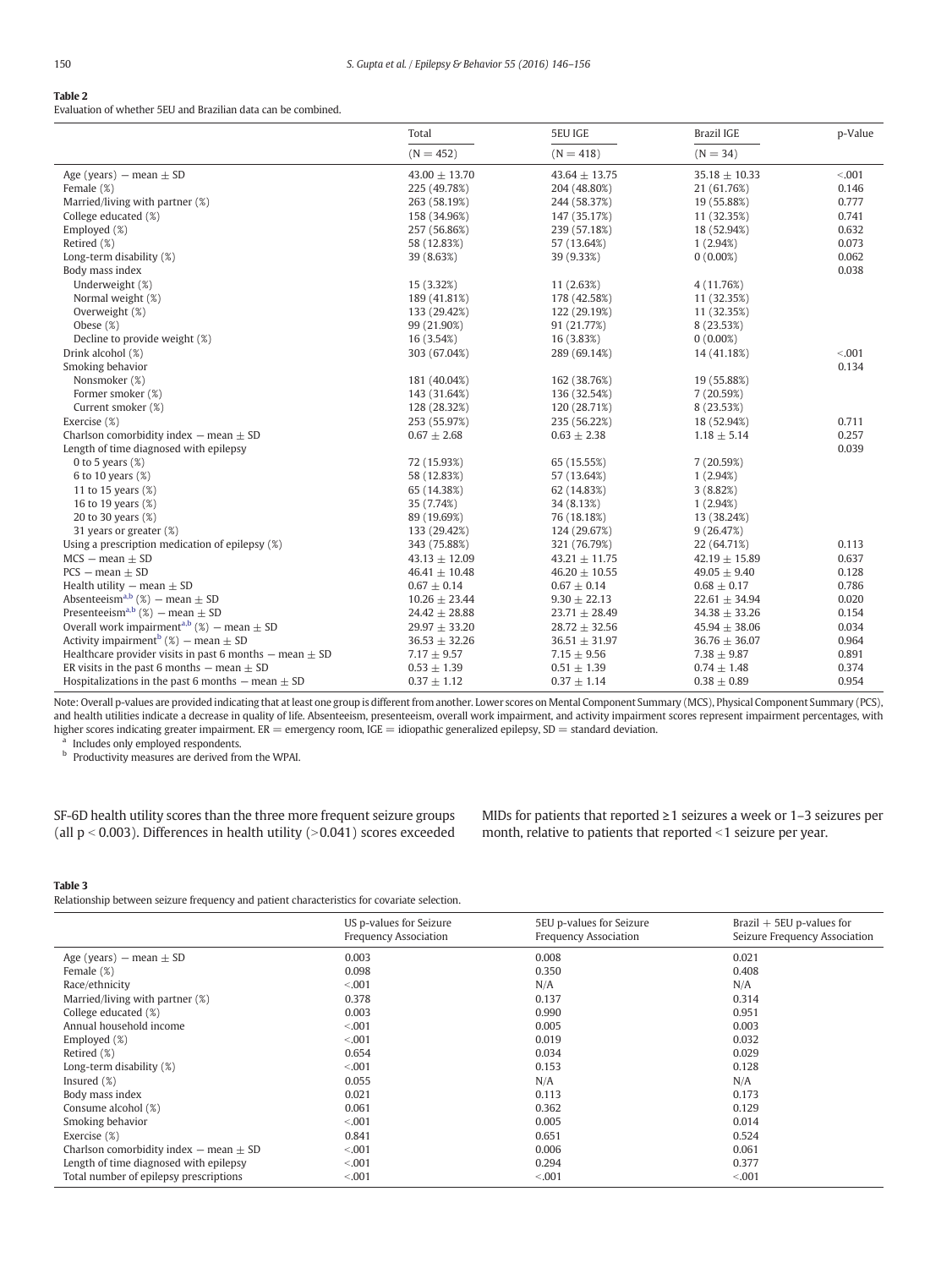<span id="page-5-0"></span>Unadjusted outcomes values by seizure frequency group.

|                                                                  | Total                                 | $\geq$ 1 times a<br>week             | $1-3$ times a<br>month                 | $1-4$ times a<br>year                | $<$ 1 time a<br>year                  | p-Value for<br>relationship<br>to seizure<br>frequency |
|------------------------------------------------------------------|---------------------------------------|--------------------------------------|----------------------------------------|--------------------------------------|---------------------------------------|--------------------------------------------------------|
| US                                                               |                                       |                                      |                                        |                                      |                                       |                                                        |
| Sample size                                                      | 782                                   | 85                                   | 100                                    | 172                                  | 425                                   |                                                        |
| $MCS$ – mean $\pm$ SD                                            | $44.60 \pm 12.31$                     | $37.62 \pm 13.59$                    | $39.13 \pm 11.93$                      | $43.95 \pm 12.38$                    | $47.56 \pm 11.04$                     | < 0.001                                                |
| $PCS - mean + SD$                                                | $46.44 \pm 10.93$                     | $41.69 \pm 11.40$                    | $42.30 \pm 10.32$                      | $45.53 \pm 11.31$                    | $48.72 \pm 10.20$                     | < .001                                                 |
| Health utility $-$ mean $\pm$ SD                                 | $0.68 \pm 0.15$                       | $0.60 \pm 0.15$                      | $0.61 \pm 0.12$                        | $0.66 \pm 0.14$                      | $0.72 \pm 0.14$                       | < .001                                                 |
| Absenteeism <sup>a,b</sup> (%) – mean $\pm$ SD                   | $6.78 \pm 17.43$                      | $30.18 \pm 34.64$                    | $6.38 \pm 12.31$                       | $9.07 \pm 19.31$                     | $3.91 \pm 12.58$                      | < .001                                                 |
| Presenteeism <sup>a,b</sup> (%) – mean $\pm$ SD                  | $23.05 \pm 28.16$                     | $47.73 \pm 35.98$                    | $41.92 \pm 30.86$                      | $29.50 \pm 28.31$                    | $16.68 \pm 24.12$                     | < .001                                                 |
| Overall work impairment <sup>a,b</sup> (%) – mean $\pm$ SD       | $26.17 \pm 30.79$                     | $57.32 \pm 38.76$                    | $44.00 \pm 32.38$                      | $33.75 \pm 30.64$                    | $18.97 \pm 26.44$                     | < .001                                                 |
| Activity impairment <sup>b</sup> (%) – mean $\pm$ SD             | $33.67 \pm 31.90$                     | $52.71 \pm 32.64$                    | $47.50 \pm 32.86$                      | $36.51 \pm 29.81$                    | $25.46 \pm 29.41$                     | < .001                                                 |
| Healthcare provider visits in past 6 months (mean $\pm$ SD)      | $6.36 \pm 9.20$                       | $10.46 \pm 11.89$                    | $10.17 \pm 13.64$                      | $4.99 \pm 5.91$                      | $5.21 \pm 7.83$                       | < .001                                                 |
| ER visits in the past 6 months (mean $\pm$ SD)                   | $0.71 \pm 2.41$                       | $1.92 \pm 4.10$                      | $0.97 \pm 2.41$                        | $0.92 \pm 3.25$                      | $0.31 \pm 1.11$                       | < .001                                                 |
| Hospitalizations in the past 6 months (mean $\pm$ SD)            | $0.25 \pm 0.89$                       | $0.85 \pm 1.81$                      | $0.27 \pm 0.74$                        | $0.35 \pm 1.03$                      | $0.09 \pm 0.41$                       | < .001                                                 |
|                                                                  |                                       |                                      |                                        |                                      |                                       |                                                        |
| 5EU                                                              |                                       |                                      |                                        |                                      |                                       |                                                        |
| Sample size                                                      | 418                                   | 43                                   | 44                                     | 84                                   | 247                                   |                                                        |
| $MCS$ – mean $\pm$ SD<br>$PCS$ – mean $\pm$ SD                   | $43.21 \pm 11.75$                     | $37.84 \pm 10.84$                    | $41.47 \pm 8.89$<br>$42.88 \pm 9.07$   | $39.28 \pm 10.17$                    | $45.79 \pm 12.16$                     | < .001                                                 |
| Health utility $-$ mean $\pm$ SD                                 | $46.20 \pm 10.55$                     | $39.74 \pm 11.85$                    |                                        | $44.75 \pm 10.33$                    | $48.41 \pm 9.97$                      | < .001<br>< .001                                       |
| Absenteeism <sup>a,b</sup> (%) – mean $\pm$ SD                   | $0.67 \pm 0.14$                       | $0.58 \pm 0.13$<br>$15.65 \pm 25.25$ | $0.63 \pm 0.10$                        | $0.62 \pm 0.12$<br>$15.12 \pm 26.61$ | $0.71 \pm 0.14$                       | 0.024                                                  |
| Presenteeism <sup>a,b</sup> (%) – mean $\pm$ SD                  | $9.30 \pm 22.13$<br>$23.71 \pm 28.49$ | $48.42 \pm 36.40$                    | $16.12 \pm 22.45$<br>$37.65 \pm 27.73$ | $31.71 \pm 30.98$                    | $6.09 \pm 19.73$<br>$16.67 \pm 23.65$ | < .001                                                 |
| Overall work impairment <sup>a,b</sup> (%) – mean $\pm$ SD       | $28.72 \pm 32.56$                     | $52.80 \pm 38.30$                    | $46.47 \pm 31.25$                      | $37.64 \pm 34.65$                    | $21.11 \pm 28.42$                     | < .001                                                 |
| Activity impairment <sup>b</sup> (%) – mean $\pm$ SD)            | $36.51 \pm 31.97$                     | $60.47 \pm 29.35$                    | $48.86 \pm 26.08$                      | $43.81 \pm 31.04$                    | $27.65 \pm 30.29$                     | < .001                                                 |
| Healthcare provider visits in past 6 months ( $-$ mean $\pm$ SD) | $7.15 \pm 9.56$                       | $9.70 \pm 13.57$                     | $7.36\pm9.30$                          | $9.89 \pm 12.28$                     | $5.73 \pm 7.19$                       | 0.001                                                  |
| ER visits in the past 6 months ( $-$ mean $\pm$ SD)              | $0.51 \pm 1.39$                       | $1.37 \pm 3.07$                      | $0.84 \pm 1.33$                        | $0.69 \pm 1.22$                      | $0.25 \pm 0.78$                       | < .001                                                 |
| Hospitalizations in the past 6 months ( $-$ mean $\pm$ SD)       | $0.37 \pm 1.14$                       | $1.07 \pm 2.42$                      | $0.61 \pm 1.24$                        | $0.65 \pm 1.34$                      | $0.11 \pm 0.37$                       | < .001                                                 |
|                                                                  |                                       |                                      |                                        |                                      |                                       |                                                        |
| $Brazil + 5EU$                                                   |                                       |                                      |                                        |                                      |                                       |                                                        |
| Sample size                                                      | 452                                   | 47                                   | 45                                     | 92                                   | 268                                   |                                                        |
| $MCS$ – mean $\pm$ SD                                            | $43.13 \pm 12.09$                     | $37.27 \pm 11.57$                    | $41.53 \pm 8.80$                       | $39.80 \pm 10.98$                    | $45.57 \pm 12.40$                     | < .001                                                 |
| $PCS$ – mean $\pm$ SD                                            | $46.41 \pm 10.48$                     | $41.08 \pm 12.23$                    | $42.80 \pm 8.99$                       | $45.14 \pm 10.51$                    | $48.39 \pm 9.86$                      | < .001                                                 |
| Health utility $-$ mean $\pm$ SD                                 | $0.67 \pm 0.14$                       | $0.58 \pm 0.14$                      | $0.63 \pm 0.10$                        | $0.62 \pm 0.12$                      | $0.71 \pm 0.14$                       | < .001                                                 |
| Absenteeism <sup>a,b</sup> (%) – mean $\pm$ SD                   | $10.26 \pm 23.44$                     | $14.23 \pm 24.46$                    | $15.50 \pm 21.94$                      | $16.07 \pm 28.58$                    | $7.51 \pm 21.54$                      | 0.085                                                  |
| Presenteeism <sup>a,b</sup> (%) – mean $\pm$ SD                  | $24.42 \pm 28.88$                     | $43.81 \pm 37.48$                    | $38.89 \pm 27.42$                      | $30.91 \pm 30.33$                    | $18.34 \pm 25.26$                     | < .001                                                 |
| Overall work impairment <sup>a,b</sup> (%) – mean $\pm$ SD       | $29.97 \pm 33.20$                     | $48.00 \pm 39.61$                    | $47.33 \pm 30.53$                      | $37.91 \pm 34.88$                    | $23.37 \pm 30.15$                     | < .001                                                 |
| Activity impairment <sup>b</sup> (%) – mean $\pm$ SD             | $36.53 \pm 32.26$                     | $56.81 \pm 30.86$                    | $49.11 \pm 25.83$                      | $43.70 \pm 31.61$                    | $28.40 \pm 30.98$                     | < .001                                                 |
| Healthcare provider visits in past 6 months ( $-$ mean $\pm$ SD) | $7.17 \pm 9.57$                       | $9.79 \pm 13.11$                     | $7.33 \pm 9.20$                        | $9.49 \pm 11.91$                     | $5.88 \pm 7.62$                       | 0.003                                                  |
| ER visits in the past 6 months ( $-$ mean $\pm$ SD)              | $0.53 \pm 1.39$                       | $1.30 \pm 2.96$                      | $0.84 \pm 1.31$                        | $0.71 \pm 1.26$                      | $0.28 \pm 0.87$                       | < .001                                                 |
| Hospitalizations in the past 6 months ( $-$ mean $\pm$ SD)       | $0.37 \pm 1.12$                       | $1.00 \pm 2.33$                      | $0.60 \pm 1.23$                        | $0.63 \pm 1.29$                      | $0.13 \pm 0.47$                       | < .001                                                 |

Note: Overall p-values are provided indicating at least one group is different from another. Lower scores on Mental Component Summary (MCS), Physical Component Summary (PCS), and health utilities indicate a decrease in quality of life. Absenteeism, presenteeism, overall work impairment and activity impairment scores represent impairment percentages, with higher scores indicating greater impairment.  $ER$  = emergency room,  $IGE$  = idiopathic generalized epilepsy,  $SD$  = standard deviation.

<sup>a</sup> Includes only employed respondents.

**b** Productivity measures are derived from the WPAI.

Patients that reported having less than one seizure per year had less overall work and activity impairment than respondents that reported having seizures more often (all  $p < 0.02$ ). Respondents that experienced  $\leq 1$  seizure a year had fewer provider visits than respondents that reported  $\geq 1$  seizures per week ( $p < 0.001$ ) or 1–3 seizures a month ( $p = 0.004$ ). For the more frequent seizure groups, the number of ER visits was significantly greater than those for the  $\leq 1$  seizure per year group (all  $p < 0.04$ ). Hospitalizations in the past six months also increased with more frequent seizures (<1 seizure/year vs.  $\geq$ 1 seizures/week, p < 0.001) [\(Table 5\)](#page-6-0).

After adjustments, seizure frequency was positively related to indirect costs. Specifically, as seizures occurred more often, patients' indirect costs also increased. Assuming 100% missed work for the unemployed, working age respondents (aged 18– 60 years), those with more frequent seizures had significantly higher indirect costs than patients reporting less than one seizure per year (all  $p < 0.001$ ). The more frequent seizure groups additionally incurred significantly higher direct costs than participants who reported experiencing less than one seizure a year (all  $p < 0.02$ ) [\(Table 5\)](#page-6-0).

3.2.2.2. 5EU IGE. Differences in MCS and PCS (N3) QoL scores exceeded MIDs for patients that reported 1–3 seizures a month and ≥1 seizures per week, compared with patients that reported <1 seizure per year (all  $p < 0.05$ ). Patients that reported having less than one seizure per year had higher SF-6D health utility scores than the three more frequent seizure groups (all  $p < 0.001$ ).

Patients that reported having less than one seizure per year had less overall work impairment (all  $p < 0.05$ ) and activity impairment (all  $p < 0.001$ ) than respondents that reported having seizures more often, after controlling for covariates. The number of provider visits was significantly greater for the 1–4 seizures per year group than for the  $\leq 1$  seizure a year group ( $p = 0.003$ ). The number of ER visits was significantly higher for the more frequent seizure groups than for the  $\leq 1$  seizure per year group (all p  $\leq 0.001$ ). Furthermore, patients in the three frequent seizure groups had significantly more hospitalizations in the past six months than patients who experienced seizures less than once per year (all  $p < 0.001$ ) [\(Table 5](#page-6-0)).

After adjustments, both direct and indirect costs increased, as seizure frequency increased. Assuming 100% missed work for the unemployed respondents, who were of an employable age (18–60 years),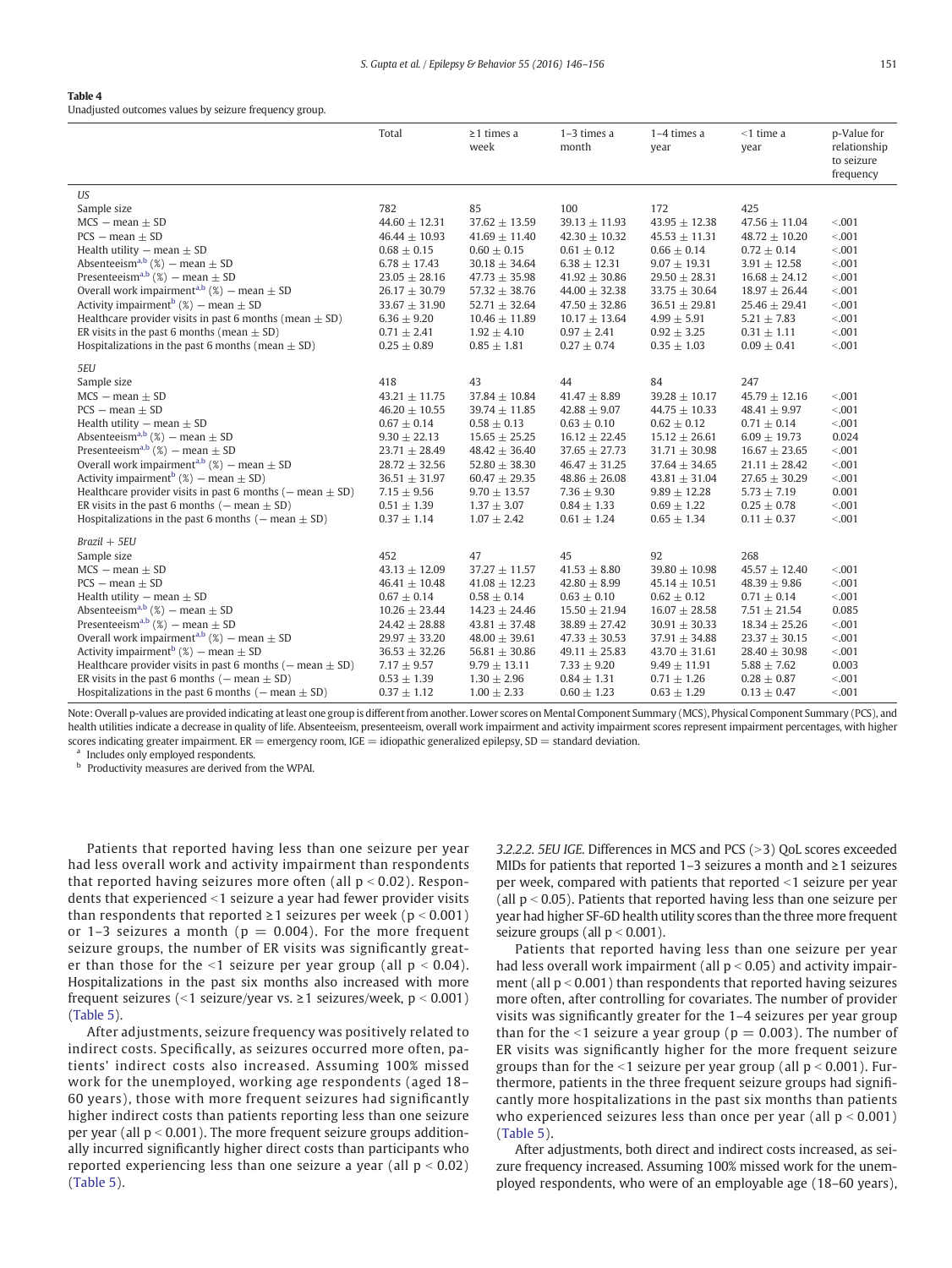<span id="page-6-0"></span>Adjusted outcomes values and pairwise comparisons to lowest seizure frequency group.

|                                                             | Parameter          | $\geq$ 1 seizures/week | 1-3 seizures/month | 1-4 seizures/year | <1 seizure/year |
|-------------------------------------------------------------|--------------------|------------------------|--------------------|-------------------|-----------------|
| US outcomes values                                          |                    |                        |                    |                   |                 |
| Sample size                                                 |                    | 85                     | 100                | 172               | 425             |
| <b>MCS</b>                                                  | LSMeans            | 39.18                  | 40.48              | 45.05             | 46.48           |
|                                                             | p-Value            | < .0001                | < .0001            | 0.1787            |                 |
| PCS                                                         | LSMeans            | 43.10                  | 43.77              | 46.02             | 47.90           |
|                                                             | p-Value            | < .0001                | 0.0002             | 0.0382            |                 |
| Health utilities                                            | LSMeans            | 0.619                  | 0.628              | 0.673             | 0.711           |
| Absenteeism <sup>%a,b</sup>                                 | p-Value            | < .0001                | < .0001            | 0.0024            |                 |
|                                                             | LSMeans<br>p-Value | 21.04<br>0.0444        | 4.86<br>0.7732     | 8.22<br>0.1231    | 3.98            |
| Presenteeism <sup>%a,b</sup>                                | LSMeans            | 39.23                  | 37.62              | 26.88             | 17.05           |
|                                                             | p-Value            | 0.0129                 | 0.0055             | 0.0261            |                 |
| Overall work impairment% <sup>a,b</sup>                     | LSMeans            | 48.14                  | 39.72              | 30.71             | 19.39           |
|                                                             | p-Value            | 0.0051                 | 0.0087             | 0.0184            |                 |
| Activity impairment <sup>%</sup>                            | LSMeans            | 45.45                  | 40.28              | 32.49             | 25.51           |
|                                                             | p-Value            | < .0001                | 0.0001             | 0.013             |                 |
| Provider visits                                             | LSMeans            | 8.52                   | 7.53               | 4.95              | 4.88            |
|                                                             | p-Value            | 0.0005                 | 0.0041             | 0.9107            |                 |
| ER visits                                                   | LSMeans            | 1.30                   | 0.52               | 0.69              | 0.28            |
|                                                             | p-Value            | < .0001                | 0.0361             | 0.0002            |                 |
| Hospitalizations                                            | LSMeans            | 0.49                   | 0.15               | 0.27              | 0.09            |
| Absenteeism costs $(\text{\$})^{a,b}$                       | p-Value            | < .0001<br>6592.64     | 0.1998<br>1308.90  | 0.0004<br>4544.76 | 1665.38         |
|                                                             | LSMeans<br>p-Value | 0.1257                 | 0.7540             | 0.0616            |                 |
| Presenteeism costs $(\text{$\$})^{a,b}$                     | LSMeans            | 9818.06                | 11,288             | 8327.59           | 5317.66         |
|                                                             | p-Value            | 0.0710                 | 0.0138             | 0.0431            |                 |
| Total indirect costs $(\text{$\mathfrak{z}$})^{\text{a,b}}$ | LSMeans            | 17,072                 | 12,799             | 12,323            | 7114.65         |
|                                                             | p-Value            | 0.0154                 | 0.0592             | 0.0157            |                 |
| Total indirect costs (age $18-60$ ) (\$) <sup>a,b</sup>     | LSMeans            | 32,751                 | 29,758             | 28,594            | 19,184          |
|                                                             | p-Value            | < .0001                | < .0001            | < .0001           |                 |
| Provider visit costs (\$)                                   | LSMeans            | 20,479                 | 17,290             | 12,021            | 11,473          |
|                                                             | p-Value            | 0.0007                 | 0.0110             | 0.7272            |                 |
| ER visit costs $(\$                                         | LSMeans            | 3844.83                | 1388.44            | 2227.64           | 775.91          |
|                                                             | p-Value            | < .0001                | 0.0944             | 0.0002            |                 |
| Hospitalization costs (\$)                                  | LSMeans            | 18,489                 | 5004.86            | 8531.14           | 2475.20         |
|                                                             | p-Value            | 0.0003                 | 0.1638             | 0.0024            |                 |
| Total direct costs (\$)                                     | LSMeans            | 43,086                 | 24,309             | 24,518            | 15,978          |
|                                                             | p-Value            | < .0001                | 0.0185             | 0.0041            |                 |
| 5EU outcomes values                                         |                    |                        |                    |                   |                 |
| Sample size                                                 |                    | 43                     | 44                 | 84                | 247             |
| <b>MCS</b>                                                  | LSMeans            | 38.99                  | 41.61              | 40.11             | 45.28           |
|                                                             | p-Value            | 0.0008                 | 0.0441             | 0.0003            |                 |
| PCS                                                         | LSMeans            | 40.08                  | 43.69              | 45.27             | 48.03           |
|                                                             | p-Value            | < .0001                | 0.0041             | 0.0195            |                 |
| Health utilities                                            | LSMeans            | 0.589                  | 0.634              | 0.627             | 0.707           |
|                                                             | p-Value            | < .0001                | 0.0004             | < .0001           |                 |
| Absenteeism <sup>%a,b</sup>                                 | LSMeans            | 17.74                  | 18.59              | 15.96             | 5.18            |
| Presenteeism <sup>%a,b</sup>                                | p-Value<br>LSMeans | 0.1134<br>49.30        | 0.104<br>39.79     | 0.0418<br>30.34   | 15.91           |
|                                                             | p-Value            | 0.0009                 | 0.0074             | 0.0088            |                 |
| Overall work impairment% <sup>a,b</sup>                     | LSMeans            | 51.21                  | 47.39              | 36.23             | 20.87           |
|                                                             | p-Value            | 0.0033                 | 0.0105             | 0.0141            |                 |
| Activity impairment% <sup>b</sup>                           | LSMeans            | 55.87                  | 46.89              | 40.52             | 26.65           |
|                                                             | p-Value            | < .0001                | 0.0005             | 0.0008            |                 |
| Provider visits                                             | LSMeans            | 8.40                   | 6.74               | 9.52              | 5.77            |
|                                                             | p-Value            | 0.0889                 | 0.465              | 0.0027            |                 |
| ER visits                                                   | LSMeans            | 0.93                   | 0.77               | 0.61              | 0.22            |
|                                                             | p-Value            | < .0001                | 0.0006             | 0.0008            |                 |
| Hospitalizations                                            | LSMeans            | 0.58                   | 0.56               | 0.52              | 0.11            |
|                                                             | p-Value            | < .0001                | < .0001            | < .0001           |                 |
| Absenteeism costs $(\epsilon)^{a,b}$                        | LSMeans            | 2027.02                | 2069.08            | 2569.75           | 1244.03         |
|                                                             | p-Value            | 0.5873                 | 0.5492             | 0.2126            |                 |
| Presenteeism costs $(\epsilon)^{a,b}$                       | LSMeans            | 5187.53                | 5735.75            | 4595.81           | 2543.76         |
| Total Indirect costs $(\epsilon)^{a,b}$                     | p-Value            | 0.0624                 | 0.0390             | 0.0380            |                 |
|                                                             | LSMeans            | 6524.98                | 7659.03            | 6883.54           | 3847.49         |
| Total indirect costs (age 18-60) $(\epsilon)^{a,b}$         | p-Value<br>LSMeans | 0.1421<br>13,671       | 0.0705<br>14,041   | 0.0297<br>12,386  | 8264.54         |
|                                                             | p-Value            | 0.0014                 | 0.0016             | 0.0011            |                 |
| Provider visit costs $(\epsilon)$                           | LSMeans            | 563                    | 439.31             | 641.27            | 368.97          |
|                                                             | p-Value            | 0.0777                 | 0.4425             | 0.0024            |                 |
| ER visit costs $(\epsilon)$                                 | LSMeans            | 259.36                 | 208.66             | 156.55            | 47.28           |
|                                                             | p-Value            | 0.0012                 | 0.0027             | 0.0022            |                 |
| Hospitalization costs $(\epsilon)$                          | LSMeans            | 1258.74                | 1503.40            | 1228.28           | 234.13          |
|                                                             | p-Value            | 0.0068                 | 0.0011             | 0.0003            |                 |
|                                                             |                    |                        |                    |                   |                 |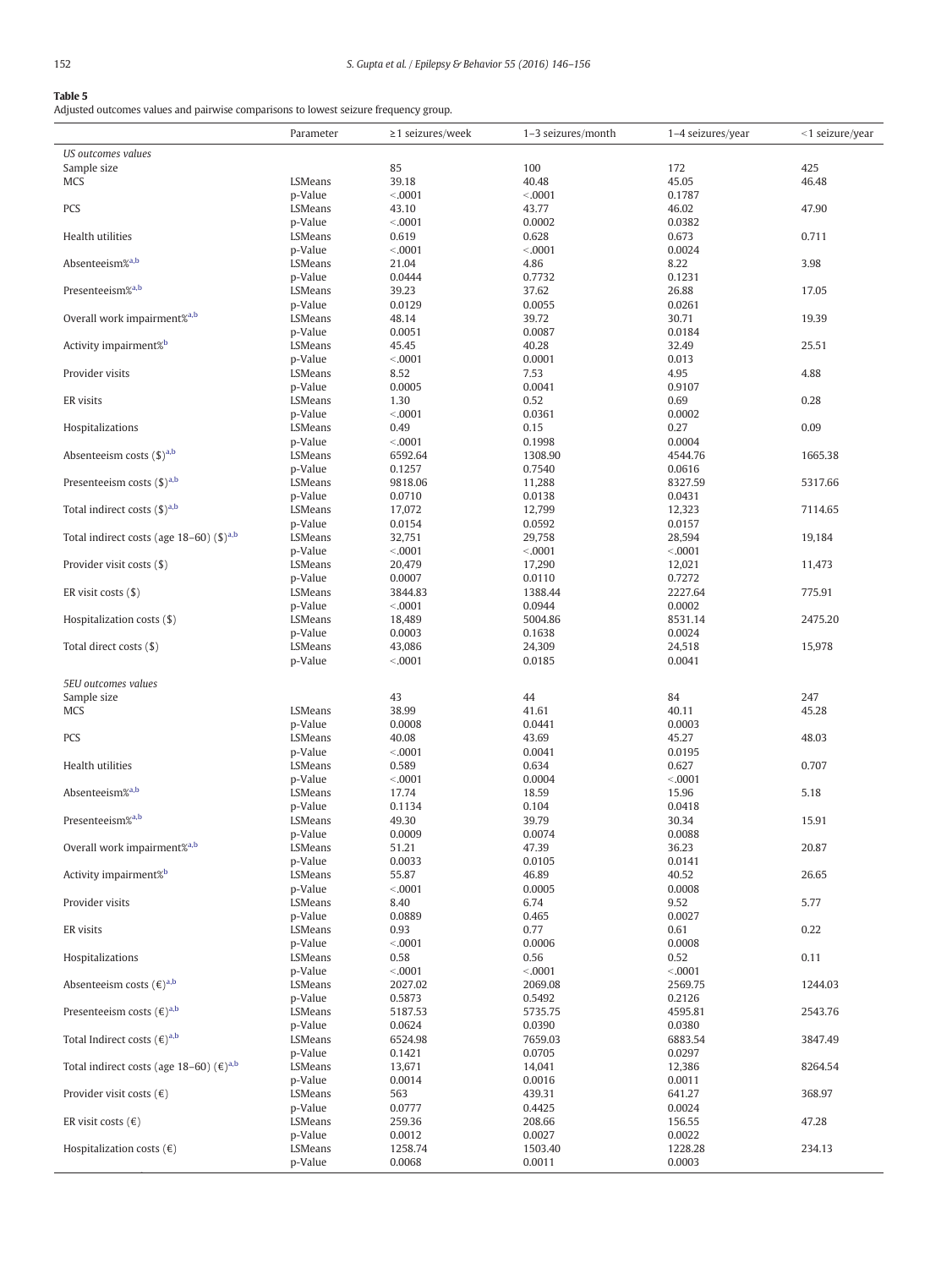### <span id="page-7-0"></span>Table 5 (continued)

|                                         | Parameter      | ≥1 seizures/week | 1-3 seizures/month | 1-4 seizures/year | <1 seizure/year |
|-----------------------------------------|----------------|------------------|--------------------|-------------------|-----------------|
| Total direct costs $(\epsilon)$         | LSMeans        | 2233.52          | 2051.92            | 1922.06           | 708.21          |
|                                         | p-Value        | 0.0001           | 0.0001             | < .0001           |                 |
| $Brazil + 5EU$ outcomes values          |                |                  |                    |                   |                 |
| Sample size                             |                | 47               | 45                 | 92                | 268             |
| <b>MCS</b>                              | <b>LSMeans</b> | 38.23            | 41.33              | 40.35             | 45.25           |
|                                         | p-Value        | 0.0001           | 0.0357             | 0.0005            |                 |
| <b>PCS</b>                              | <b>LSMeans</b> | 41.28            | 43.55              | 45.61             | 48.07           |
|                                         | p-Value        | < .0001          | 0.0027             | 0.0301            |                 |
| Health utilities                        | <b>LSMeans</b> | 0.593            | 0.630              | 0.631             | 0.706           |
|                                         | p-Value        | < .0001          | 0.0003             | < .0001           |                 |
| Absenteeism <sup>%a,b</sup>             | <b>LSMeans</b> | 13.23            | 16.10              | 16.24             | 7.10            |
|                                         | p-Value        | 0.3384           | 0.2286             | 0.0726            |                 |
| Presenteeism <sup>%a,b</sup>            | <b>LSMeans</b> | 44.58            | 41.37              | 29.80             | 17.20           |
|                                         | p-Value        | 0.0024           | 0.0068             | 0.0162            |                 |
| Overall work impairment% <sup>a,b</sup> | <b>LSMeans</b> | 47.19            | 48.44              | 37.02             | 22.84           |
|                                         | p-Value        | 0.0107           | 0.0132             | 0.0198            |                 |
| Activity impairment <sup>%b</sup>       | <b>LSMeans</b> | 52.73            | 47.85              | 41.08             | 27.54           |
|                                         | p-Value        | < .0001          | 0.0005             | 0.0009            |                 |
| Provider visits                         | LSMeans        | 8.73             | 6.74               | 9.31              | 5.86            |
|                                         | p-Value        | 0.0613           | 0.5102             | 0.0040            |                 |
| ER visits                               | LSMeans        | 0.91             | 0.79               | 0.66              | 0.25            |
|                                         | p-Value        | 0.0001           | 0.0011             | 0.0006            |                 |
| Hospitalizations                        | <b>LSMeans</b> | 0.55             | 0.56               | 0.53              | 0.13            |
|                                         | p-Value        | 0.0001           | < 0.0001           | < .0001           |                 |

Note: Pairwise p-values are provided indicating one group is different than another. Lower scores on Mental Component Summary (MCS), Physical Component Summary (PCS) and health utilities indicate a decrease in quality of life. Absenteeism, presenteeism, overall work impairment and activity impairment scores represent impairment percentages, with higher scores indicating greater impairment.  $ER$  = emergency room,  $IGE$  = idiopathic generalized epilepsy,  $SD$  = standard deviation.

<sup>a</sup> Includes only employed respondents.

**b** Productivity measures are derived from the WPAI.

all three more frequent seizure groups had significantly greater indirect costs than the  $\leq 1$  seizure a year group (all  $p \le 0.01$ ). Total direct costs were also greater for the three more frequent seizure groups than for the  $\leq$ 1 seizure a year group (all p  $\leq$  0.001) [\(Table 5\)](#page-6-0).

3.2.2.3. Brazil  $+$  5EU IGE. Patients that reported having less than one seizure per year had better MCS, PCS, and health utility scores, compared with the other three seizure groups (all  $p < 0.05$ ), after controlling for covariates. Differences in MCS and PCS QoL scores exceeded MIDs ( $>$ 3) for patients that reported 1–3 seizures a month or  $\geq$ 1 seizures per week, relative to patients that reported  $\leq 1$  seizure per year. Patients that reported 1–4 seizures a year also exceeded the MID on MCS, compared with patients reporting ≥1 seizures per week. Differences in health utility scores exceeded MIDs  $(>0.041)$  for patients that reported ≥1 seizures per week, 1–3 seizures per month, and 1– 4 seizures a year, compared with patients that reported  $\leq 1$  seizure per year.

After adjustments, among the employed respondents, there were no significant differences between seizure groups on absenteeism. However, patients that experienced <1 seizure per year reported less presenteeism and overall work impairment than the three more frequent seizure groups (all  $p < 0.05$ ). Patients that experienced ≥1 seizures per week reported over 100% more overall work impairment than the  $\leq 1$  seizure per year group ( $p = 0.011$ ). Among all respondents, as the number of seizures decreased, activity impairment also decreased. Patients that experienced ≥1 seizures a week reported 92% more activity impairment than the  $\leq$ 1 seizure a year group ( $p < 0.001$ ).

After controlling for covariates, patients that reported 1–4 seizures per year had significantly more traditional provider visits in the past six months than patients that reported  $\leq$  1 seizure per year (59%, p = 0.004). As the number of seizures decreased, the number of ER visits and the number of hospitalizations in the past six months also decreased. Patients that had ≥1 seizures per week reported significantly more ER visits (261%,  $p < 0.001$ ) and hospitalizations (336%,  $p < 0.001$ ) than patients that reported less than one seizure per year. Patients that reported 1–3 seizures a month also reported significantly more ER visits (215%,  $p = 0.001$ ) and hospitalizations (345%,  $p < 0.001$ ) than patients that reported  $<$ 1 seizure per year. Patients that had 1–4 seizures per year also reported significantly more ER visits  $(163\%, p < 0.001)$ and hospitalizations (324%,  $p < 0.001$ ) than patients that reported less than one seizure per year [\(Table 5](#page-6-0)).

# 4. Discussion

Over 50 million people worldwide currently have epilepsy, with over two million new cases of epilepsy diagnosed each year [\[16\].](#page-9-0) Epilepsy prevalence varies considerably by region (Table 6). Therefore, it is important to understand the patient burden of this condition by epilepsy type, and hence, the overall objective of this current study was to extend and update the literature with respect to the burden of PGTCS and IGE/GGE, among patients diagnosed with epilepsy in the US, 5EU (France, Germany, Italy, Spain, and UK), and Brazil. Overall, the results suggested a significant burden existed across all three regions for patients with IGE with insufficiently managed seizures. In the current study, nearly half of participants from each region reported experiencing seizures once per year or more often. These findings were consistent

| Table 6                                              |
|------------------------------------------------------|
| The prevalence estimates in the US, 5EU, and Brazil. |

| Country              | Epilepsy overall (per 1000)      |
|----------------------|----------------------------------|
| <b>United States</b> | 7.1 (Hirtz et al.) [17]          |
| France               | 5.4 (Picot et al.) [18]          |
| Germany              | 9.1 (Hamer et al.) [19]          |
| Italy                | 4.57 (Giussani et al.) [20]      |
| Spain                | 4.79 (Garcia-Martin et al.) [21] |
| United Kingdom       | 8.6 (Ferro) [22]                 |
| <b>Brazil</b>        | 10.7 (Bruno et al.) [23]         |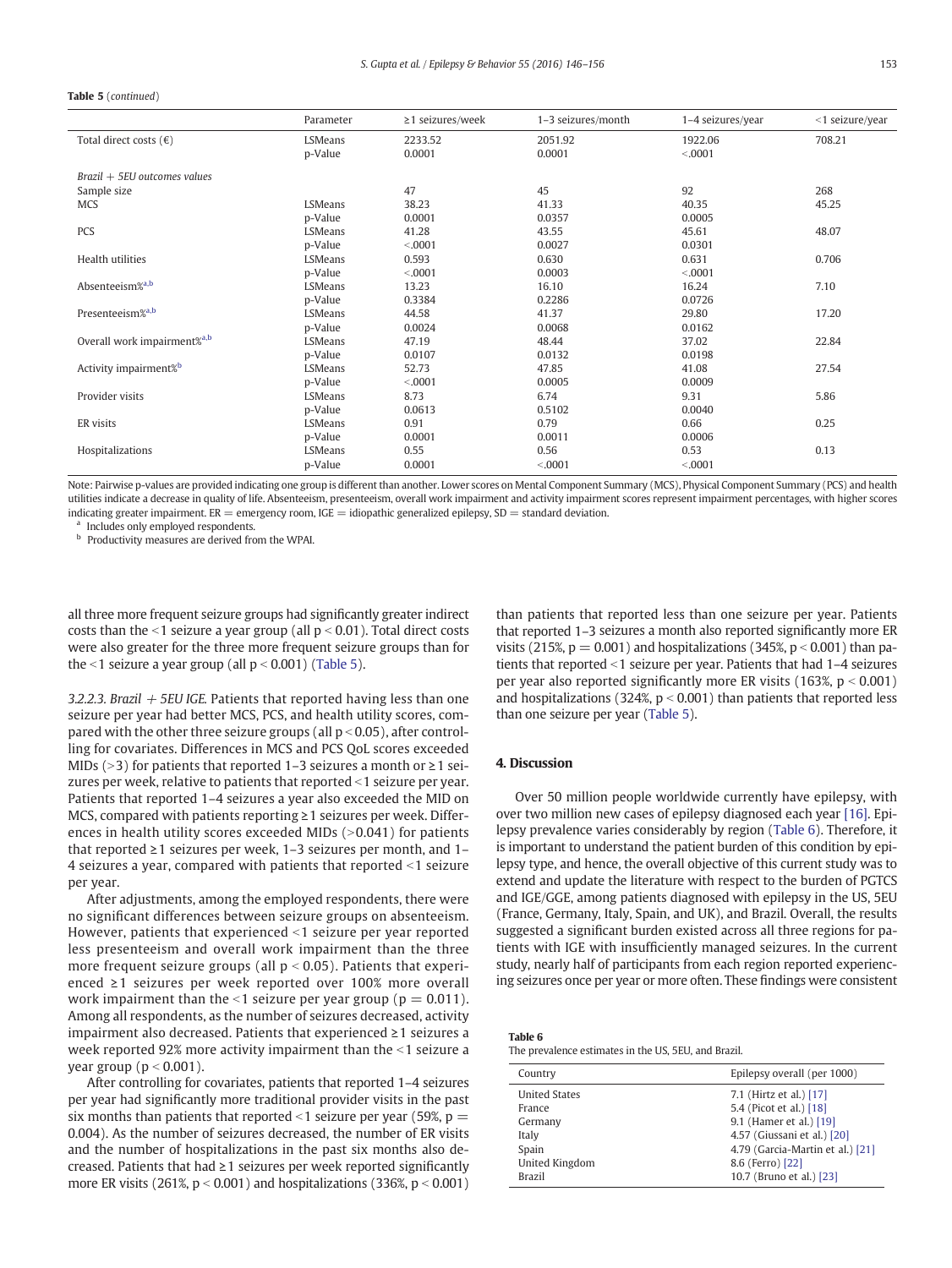with research for the overall epilepsy population highlighting the large number of patients with uncontrolled disease, despite receiving one or more AEDs. Specifically, prior research for the overall epilepsy population reports that over half of patients who used monotherapy [\[16\]](#page-9-0) and nearly three quarters of adult patients with focal epilepsy who were treated with two or more AEDs [\[24,25\]](#page-9-0) were still unable to achieve disease control.

Across the US and 5EU, similar distributions of age and gender were observed. The Brazilian sample was slightly younger and more likely to be female than the US and 5EU samples. Between 51% and 58% of respondents were married/living with a partner, 30% to 35% of respondents were college educated, and on average, CCI scores were between 0.6 and 1.2 across all three regions. The patterns of QoL, health utilities, productivity loss, activity impairment, and resource utilization in Brazil and the 5EU were not statistically different. Hence, similar burden was observed in Brazil and the 5EU. Overall, the patient burden of IGE increased as seizure frequency increased in both the US and 5EU.

Seizure frequency matters for QoL. Patients with one or more seizures per week demonstrated statistically significant and meaningful decrements in mental and physical health and in health status (utility), compared with patients with less than one seizure per year. The majority of results also exceeded MIDs. These findings were consistent with research for the overall epilepsy population showing that seizure frequency was negatively related to patient QoL in adults [\[26\]](#page-9-0) and opposed overall epilepsy population research that has indicated no association of seizure frequency with QoL [\[27\].](#page-9-0) Some QoL studies may have difficulty showing a relationship between QoL and seizure frequency as AEDs may improve QoL by providing improved seizure control while simultaneously worsening QoL through the potential addition of adverse events [\[28\]](#page-9-0). A prior study among adults treated with AEDs reported that decreased QoL was associated with continued seizures and adverse events (ages 5 years and older, 12.3% IGE) [\[29\]](#page-9-0). Additionally, a QoL study in Korean patients with epilepsy (ages 20–70 years) of which 19.5% had a generalized epilepsy syndrome demonstrated an independent association between seizure control (defined as: well-controlled, poorly controlled, uncontrolled) and QoL (measured by the QOLIE-10 domain: role functioning and mental health) [\[30\]](#page-9-0). The relationship between seizure frequency and other outcomes such as healthcare resource utilization and productivity may also be similarly impacted.

Among patients with IGE, ER visits and hospitalizations significantly increased, as the number of seizures increased (in many cases, these increases were over 100%). These findings were in line with adult focal epilepsy research suggesting that patients with uncontrolled epilepsy have higher healthcare resource utilization [\[24\].](#page-9-0) Particularly, these adult patients with uncontrolled epilepsy may make more frequent visits to ERs and have longer hospital LOS [\[31\].](#page-10-0) Furthermore, they may receive a larger number of medications and undergo medical testing more often [\[25\].](#page-9-0) Generally, healthcare provider visits also differ between the frequency seizure groups. These findings were similar to previous published literature. Specifically, prior research for the overall adult epilepsy population has found that patients with unmanaged disease have significantly more healthcare provider visits than those with effectively controlled seizures [\[31\].](#page-10-0) Although the annual costs for AEDs were not collected in the current study, prior research suggests that one of the biggest components of overall direct costs is AED-related costs (children and adults, 8.2% IGE) [\[32\].](#page-10-0)

Overall work and activity impairment scores monotonically increased with increasing seizure frequency. It is important to note that the number of employed patients was relatively small, but their average age was, at less than 50 years, below the traditional retirement age. Patients with frequent seizures were more likely to be on disability or may have decided to retire, as a result of their disease. This finding may have considerable implications for indirect costs, as research for the overall epilepsy population has demonstrated that epilepsy-related absenteeism accounted for more than three-quarters of annual indirect per patient costs [\[33\].](#page-10-0) Additionally, reduced employment participation, due to epilepsy overall, can potentially result in thousands of euros (or dollars) in lost wages each year [\[34\]](#page-10-0). Particularly, over two-thirds of indirect epilepsy costs have been found to be due to early retirement or days taken off from work for seizures, and indirect costs accounted for almost 70% of the total annual per patient epilepsy-related costs [\[35\].](#page-10-0) Similarly, another study found that indirect costs were higher than direct costs in adults with active epilepsy (19.8% patients with IGE) [\[36\]](#page-10-0).

Indirect (assuming employable age) and direct costs were significantly higher for patients that experienced more frequent seizures. Likewise, prior research for the overall epilepsy population shows that adult patients with inadequately managed disease have collective yearly costs that are almost double those incurred by patients that have achieved seizure control [\[31\].](#page-10-0) Direct costs among patients with drugresistant epilepsy were more than twice those found for seizure-free patients [\[25\]](#page-9-0).

The current study made a number of contributions to the literature. Specifically, few studies have investigated QoL among patients with IGE/GGE [\[3,37\]](#page-9-0) alone, and even fewer recent studies have done so as a function of IGE/GGE seizure frequency [\[30\]](#page-9-0). Thus, findings increased the understanding of a broader array of QoL outcomes and how these outcomes may differ by the number of seizures experienced. Furthermore, by examining the indirect and direct costs associated with seizure frequency, the results provided a more comprehensive portrayal of the economic burden associated with IGE.

Our findings have meaningful implications for the financial burden of epilepsy on healthcare systems. For instance, research using claims data shows that annual costs associated with epilepsy were over three and a half times higher than costs estimated for matched controls [\[38\].](#page-10-0) Other data have demonstrated that epilepsy-related costs can account for anywhere from 0.2 to 1% of total national direct and/or indirect healthcare expenses [\[19,33\].](#page-9-0) Adequate disease management among patients will be important for curbing these costs at the national level. Despite the availability of existing AEDs in 2013, the results suggested that patients with IGE in the US, 5EU, and Brazil are in need of additional treatment options, for which newer AED may provide a solution.

A major advantage of this study was the ability to evaluate the effects of seizure frequency on different types of burden within one study, using a large, representative database. While claims data are a useful source of information for resource utilization and costs, they do not report seizure frequency or health utility values. Clinical cohort studies are helpful for determining seizure frequency and QoL, but they often do not report information on costs attributed to resource utilization or productivity loss. Additionally, past studies have emphasized the major dichotomy in many patient-related outcomes between being completely seizure-free and having occasional seizures or auras [\[39\],](#page-10-0) but our results suggested that even lesser degrees of seizure reduction can have major impacts on QoL and economic outcomes.

# 4.1. Limitations

Some factors may limit the external validity of our findings. Selfreported data were collected to assess the relationships among the study variables without verification of diagnoses, treatment, or seizure frequency. As such, we cannot rule out the possibility that the metrics reported by respondents were influenced, at least to some extent, by recall biases. Additionally, it is possible that some patients misclassified their seizure type (e.g., complex partial seizures may be confused with absences, secondarily generalized tonic–clonic seizures with PGTCS). Patients were given the option to respond as "Don't know", allowing them an option if they were not sure about their seizure type diagnosis. Nevertheless, the study IGE prevalence value of 4 per 1000 is fairly large compared with the overall epilepsy prevalence [\(Table 6](#page-7-0)). A French study estimated IGE to be 1.8 per 1000 [\[18\]](#page-9-0) and a Spanish study estimated IGE to be 16% of all patients with epilepsy [\[40\].](#page-10-0) Given the high likelihood of other seizure types in this analysis and the fact that PGTCS tends to be more severe and less frequent than other seizure types, it is likely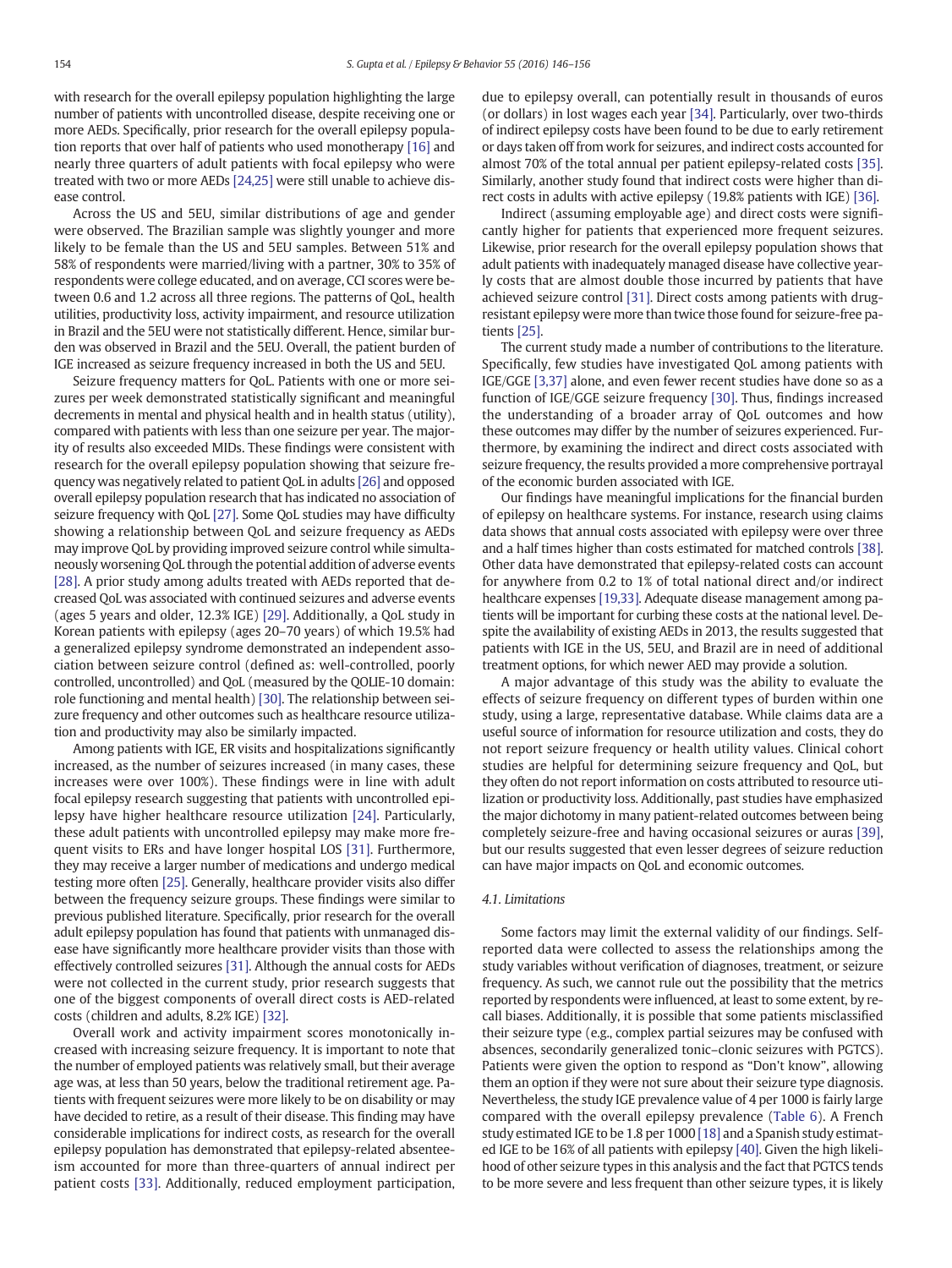<span id="page-9-0"></span>that a more homogenous population with PGTCS would demonstrate a larger impact on QoL, productivity, and healthcare resource utilization at lower seizure frequency levels. The inclusion of other seizure types may also explain the high prevalence of carbamazepine and phenytoin use reported in this population ([Table 1](#page-3-0)). Because of the internetbased study design, results may not be generalizable to all adult patients with IGE. Specifically, some adults in the US, 5EU, and Brazil with IGE may not have had access to a computer or may have been limited in their experience with such technology. Only adult patients mentally and physically capable of completing the questionnaire were included.

Additionally, there may also be some selection bias of the respondents included in the study. Those more severely affected by their epilepsy seizures may possibly be more inclined to report their epilepsy, or those who are seizure-free may no longer consider themselves as having epilepsy. This study of a prevalent adult cohort with IGE reports that over 40% of patients reported having persistent seizures (1 or more per year in the past year) while other reports of newly diagnosed patients estimate this to be 33% of patients with IGE (ages 9–93 years) [\[41\]](#page-10-0), and 44% for the first AED and approximately 50% for the second AED among those who had seizures that failed to improve with their first AED (ages 5 years and older, 19% generalized-onset) [\[42\]](#page-10-0). Additionally, the questionnaire did not collect information specifically on whether patients were considered seizure-free by their physicians or how long they have been seizure-free.

Because the data were cross-sectional in nature, causal inferences cannot be made regarding the relationships of interest. Furthermore, some of the findings must be evaluated with caution, due to the low sample sizes used to perform a subset of the analyses. Adjustments for multiple pairwise comparisons were not performed. It is possible that some of the significant differences reported were due to chance. There were very few p-values between 0.05 and 0.0167 (Bonferroni threshold). A majority of these were in the comparison between 1 and 4 seizures per year and <1 seizure per year. Future research will be needed to verify these comparisons.

# 4.2. Conclusions

The core strength of this study was that it utilized patient-reported outcomes to determine seizure frequency, QoL, productivity, and HRU. Assessment from the patient's perspective is vital, especially for examining more subjective outcomes, such as QoL and productivity. A greater burden was consistently associated with an increased frequency of seizures. Given the number of patients reporting more than 1 seizure a year and the substantial differences between this and lower seizure frequencies (1–4 per year, 1–3 per month) on many outcomes, there is clearly a need for additional treatment options among patients with PGTCS and IGE/GGE to increase the number of individual patients reaching seizure freedom. Additional options for disease management may not only improve QoL for affected patients but may likewise reduce the direct and indirect costs resulting from inadequate seizure control.

# Acknowledgments

The authors acknowledge the writing and editorial assistance of Martine Maculaitis, MPhil, MA, on behalf of Kantar Health, with funding from Eisai.

# **Disclosures**

Shaloo Gupta is an employee of Kantar Health, which received funding from Eisai to conduct and report on this study. Wan Tsong and Anna Forsythe are employees of Eisai, which funded this study. Phillipe Ryvlin, Patrick Kwan, and Edward Faught were not paid for their participation in this particular publication and study but are paid consultants to Eisai for other projects.

# Appendix A. Supplementary data

Supplementary data to this article can be found online at [http://dx.](http://dx.doi.org/10.1016/j.yebeh.2015.12.018) [doi.org/10.1016/j.yebeh.2015.12.018.](http://dx.doi.org/10.1016/j.yebeh.2015.12.018)

# References

- [1] [Eadie MJ. Relationships within the idiopathic generalized epilepsies. J Clin Neurosci](http://refhub.elsevier.com/S1525-5050(15)00673-3/rf0005) [1997;4\(2\):201](http://refhub.elsevier.com/S1525-5050(15)00673-3/rf0005)–8.
- [2] [Eadie MJ. Epileptic seizures in 1902 patients: a perspective from a consultant neuro](http://refhub.elsevier.com/S1525-5050(15)00673-3/rf0010)logical practice (1961–[1991\). Epilepsy Res 1994;17\(1\):55](http://refhub.elsevier.com/S1525-5050(15)00673-3/rf0010)–79.
- [3] [Sarkis RA, Pietras AC, Cheung A, Baslet G, Dworetzky B. Neuropsychological and psy](http://refhub.elsevier.com/S1525-5050(15)00673-3/rf0015)[chiatric outcomes in poorly controlled idiopathic generalized epilepsy. Epilepsy](http://refhub.elsevier.com/S1525-5050(15)00673-3/rf0015) [Behav 2013;28:370](http://refhub.elsevier.com/S1525-5050(15)00673-3/rf0015)–3.
- [4] [Goren A, Mould-Quevedo J, daCosta DiBonaventura M. Prevalence of pain reporting](http://refhub.elsevier.com/S1525-5050(15)00673-3/rf0200) [and associated health outcomes across emerging markets and developed countries.](http://refhub.elsevier.com/S1525-5050(15)00673-3/rf0200) [Pain Med 2014;15:1880](http://refhub.elsevier.com/S1525-5050(15)00673-3/rf0200)–91.
- [5] [Dibonaventura MD, Yuan Y, Lescrauwaet B, L'italien G, Liu GG, Kamae I, et al.](http://refhub.elsevier.com/S1525-5050(15)00673-3/rf0025) [Multicountry burden of chronic hepatitis C viral infection among those aware of](http://refhub.elsevier.com/S1525-5050(15)00673-3/rf0025) [their diagnosis: a patient survey. PLoS One 2014;9:e86070.](http://refhub.elsevier.com/S1525-5050(15)00673-3/rf0025)
- [6] [Goren A, Roberts C, Victor TW. Comorbid risk, respondent characteristics and likeli](http://refhub.elsevier.com/S1525-5050(15)00673-3/rf0030)[hood of pneumococcal vaccination versus no vaccination among older adults in](http://refhub.elsevier.com/S1525-5050(15)00673-3/rf0030) [Brazil. Expert Rev Vaccines 2014;13:175](http://refhub.elsevier.com/S1525-5050(15)00673-3/rf0030)–84.
- [7] [Charlson ME, Pompei P, Ales KL, MacKenzie CR. A new method of classifying prog](http://refhub.elsevier.com/S1525-5050(15)00673-3/rf0035)[nostic comorbidity in longitudinal studies: development and validation. J Chronic](http://refhub.elsevier.com/S1525-5050(15)00673-3/rf0035) [Dis 1987;40:373](http://refhub.elsevier.com/S1525-5050(15)00673-3/rf0035)–83.
- [8] [Brazier J, Roberts J, Deverill M. The estimation of a preference-based measure of](http://refhub.elsevier.com/S1525-5050(15)00673-3/rf0040) [health from the SF-36. J Health Econ 2002;21 \[271-92.18\].](http://refhub.elsevier.com/S1525-5050(15)00673-3/rf0040)
- [9] [Ware Jr JE, Sherbourne CD. The MOS 36-item short-form health survey \(SF-36\). I.](http://refhub.elsevier.com/S1525-5050(15)00673-3/rf0045) [Conceptual framework and item selection. Med Care 1992;30:473](http://refhub.elsevier.com/S1525-5050(15)00673-3/rf0045)–83.
- [10] [Maruish ME. User's manual for the SF-36v2 Health Survey. 3rd ed. Lincoln, RI:](http://refhub.elsevier.com/S1525-5050(15)00673-3/rf0205) [QualityMetric Incorporated; 2011.](http://refhub.elsevier.com/S1525-5050(15)00673-3/rf0205)
- [11] [Walters SJ, Brazier JE. Comparison of the minimally important difference for two](http://refhub.elsevier.com/S1525-5050(15)00673-3/rf0055) [health state utility measures: EQ-5D and SF-6D. Qual Life Res 2005;14:1523](http://refhub.elsevier.com/S1525-5050(15)00673-3/rf0055)–32.
- [12] [Reilly MC, Zbrozek AS, Dukes EM. The validity and reproducibility of a work produc](http://refhub.elsevier.com/S1525-5050(15)00673-3/rf0060)[tivity and activity impairment instrument. Pharmacoeconomics 1993;4:353](http://refhub.elsevier.com/S1525-5050(15)00673-3/rf0060)–65.
- [13] [Williams AE, Lloyd AC, Watson L, Rabe KF. Cost of scheduled and unscheduled asth](http://refhub.elsevier.com/S1525-5050(15)00673-3/rf0065)[ma management in seven European Union countries. Eur Respir Rev 2006;15:4](http://refhub.elsevier.com/S1525-5050(15)00673-3/rf0065)–9.
- [14] Eurostat. Retrieved from [http://ec.europa.eu/eurostat/product?mode=view&code=](http://ec.europa.eu/eurostat/product?modew&codelc_di03) [ilc\\_di03](http://ec.europa.eu/eurostat/product?modew&codelc_di03). [Accessed July 29, 2014].
- [15] [Cabrita J, Galli da Bino C. Developments in collectively agreed working time 2012.](http://refhub.elsevier.com/S1525-5050(15)00673-3/rf0215) [Dublin, Ireland: European Foundation for the Improvement of Living and Working](http://refhub.elsevier.com/S1525-5050(15)00673-3/rf0215) [Conditions; 2013.](http://refhub.elsevier.com/S1525-5050(15)00673-3/rf0215)
- [16] [Dua T, de Boer HM, Prilipko LL, Saxena S. Epilepsy care in the world: results of an](http://refhub.elsevier.com/S1525-5050(15)00673-3/rf0075) [ILAE/IBE/WHO global campaign against epilepsy survey. Epilepsia 2006;47:1225](http://refhub.elsevier.com/S1525-5050(15)00673-3/rf0075)–31.
- [17] [Hirtz D, Thuman DJ, Gwinn-Hardy K, Mohamed M, Chaudhuri AR, Zalutsky R. How](http://refhub.elsevier.com/S1525-5050(15)00673-3/rf0165) common are the "common" [neurologic disorders? Neurology 2007;68:326](http://refhub.elsevier.com/S1525-5050(15)00673-3/rf0165)–37.
- [18] [Picot M, Baldy-Moulinier M, Daures JP, Dujois P, Crespei A. The prevalence of epilep](http://refhub.elsevier.com/S1525-5050(15)00673-3/rf0170)[sy and pharmacoresistant epilepsy in adults: a population-based study in a western](http://refhub.elsevier.com/S1525-5050(15)00673-3/rf0170) [European country. Epilepsia 2008;49:1230](http://refhub.elsevier.com/S1525-5050(15)00673-3/rf0170)–8.
- [19] [Hamer HM, Dodel R, Strzelczyk A, Balzer-Geldsetzer M, Reese JP, Schoffski O, et al.](http://refhub.elsevier.com/S1525-5050(15)00673-3/rf0155) [Prevalence, utilization, and costs of antiepileptic drugs for epilepsy in Germany](http://refhub.elsevier.com/S1525-5050(15)00673-3/rf0155)—a [nationwide population-based study in children and adults. J Neurol 2012;259:](http://refhub.elsevier.com/S1525-5050(15)00673-3/rf0155) [2376](http://refhub.elsevier.com/S1525-5050(15)00673-3/rf0155)–84.
- [20] [Giussani G, Franchi C, Messina P, Nobili A, Beghi E, ESPIRES Group. Prevalence and](http://refhub.elsevier.com/S1525-5050(15)00673-3/rf0220) incidence of epilepsy in a well-defi[ned population of northern Italy. Epilepsia](http://refhub.elsevier.com/S1525-5050(15)00673-3/rf0220) [2014;55:1526](http://refhub.elsevier.com/S1525-5050(15)00673-3/rf0220)–33.
- [21] [Garcia-Martin G, Perez-Errazquin F, Chamorro-Munoz MI, Romero-Acebal M,](http://refhub.elsevier.com/S1525-5050(15)00673-3/rf0180) [Martin-Reyes G, Dawid-Milner MS. Prevalence and clinical characteristics of epilep](http://refhub.elsevier.com/S1525-5050(15)00673-3/rf0180)[sy in the south of Spain. Epilepsy Res 2012;102:100](http://refhub.elsevier.com/S1525-5050(15)00673-3/rf0180)–8.
- [22] [Ferro MA. A population-based study of the prevalence and sociodemographic risk](http://refhub.elsevier.com/S1525-5050(15)00673-3/rf0185) [factors of self-reported epilepsy among adults in the United Kingdom. Seizure](http://refhub.elsevier.com/S1525-5050(15)00673-3/rf0185) [2011;20:784](http://refhub.elsevier.com/S1525-5050(15)00673-3/rf0185)–8.
- [23] [Bruno E, Bartoloni A, Zammarchi L, Strohmeyer M, Bartalesi F, Bustos JA, et al. Epilep](http://refhub.elsevier.com/S1525-5050(15)00673-3/rf0190)[sy and neurocysticercosis in Latin America: a systematic review and meta-analysis.](http://refhub.elsevier.com/S1525-5050(15)00673-3/rf0190) [PLoS Negl Trop Dis 2013;7:e2480.](http://refhub.elsevier.com/S1525-5050(15)00673-3/rf0190)
- [24] [Villanueva V, Giron JM, Martin J, Hernandez-Pastor LJ, Lahuerta J, Doz M, et al. Qual](http://refhub.elsevier.com/S1525-5050(15)00673-3/rf0080)[ity of life and economic impact of refractory epilepsy in Spain: the ESPERA study.](http://refhub.elsevier.com/S1525-5050(15)00673-3/rf0080) [Neurology 2013;28:195-04.](http://refhub.elsevier.com/S1525-5050(15)00673-3/rf0080)
- [25] [de Zelicourt M, de Toffol B, Vespignani H, Laurendeau C, Levy-Bachelot L, Murat C,](http://refhub.elsevier.com/S1525-5050(15)00673-3/rf0085) [et al. Management of focal epilepsy in adults treated with polytherapy in France:](http://refhub.elsevier.com/S1525-5050(15)00673-3/rf0085) [the direct cost of drug resistance \(ESPERA study\). Seizure 2014;23:349](http://refhub.elsevier.com/S1525-5050(15)00673-3/rf0085)–56.
- [26] [Taylor RS, Sander JW, Taylor RJ, Baker GA. Predictors of health-related quality of life](http://refhub.elsevier.com/S1525-5050(15)00673-3/rf0090) [and costs in adults with epilepsy: a systematic review. Epilepsia 2011;52:2168](http://refhub.elsevier.com/S1525-5050(15)00673-3/rf0090)–80.
- [27] [Gilliam F, Kanner AM. Treatment of depressive disorders in epilepsy patients. Epilep](http://refhub.elsevier.com/S1525-5050(15)00673-3/rf0095)[sy Behav 2002;3:S2](http://refhub.elsevier.com/S1525-5050(15)00673-3/rf0095)–9.
- [28] [Gilliam F. Optimizing health outcomes in active epilepsy. Neurology 2002;58:S9](http://refhub.elsevier.com/S1525-5050(15)00673-3/rf0100)–S20. [29] [Jacoby A, Sudell M, Tudur Smith C, Crossley J, Marson AG, Baker GA, et al. Quality-of-life](http://refhub.elsevier.com/S1525-5050(15)00673-3/rf0105) [outcomes of initiating treatment with standard and newer antiepileptic drugs in adults](http://refhub.elsevier.com/S1525-5050(15)00673-3/rf0105)
- with new-onset epilepsy: fi[ndings from the SANAD trial. Epilepsia 2015;56:460](http://refhub.elsevier.com/S1525-5050(15)00673-3/rf0105)–72. [30] [Lee SJ, Kim JE, Seo JG, Cho YW, Lee JJ, Moon HJ, et al. Predictors of quality of life and](http://refhub.elsevier.com/S1525-5050(15)00673-3/rf0110) [their interrelations in Korean people with epilepsy: a MEPSY study. Seizure 2014;](http://refhub.elsevier.com/S1525-5050(15)00673-3/rf0110) [23:762](http://refhub.elsevier.com/S1525-5050(15)00673-3/rf0110)–8.